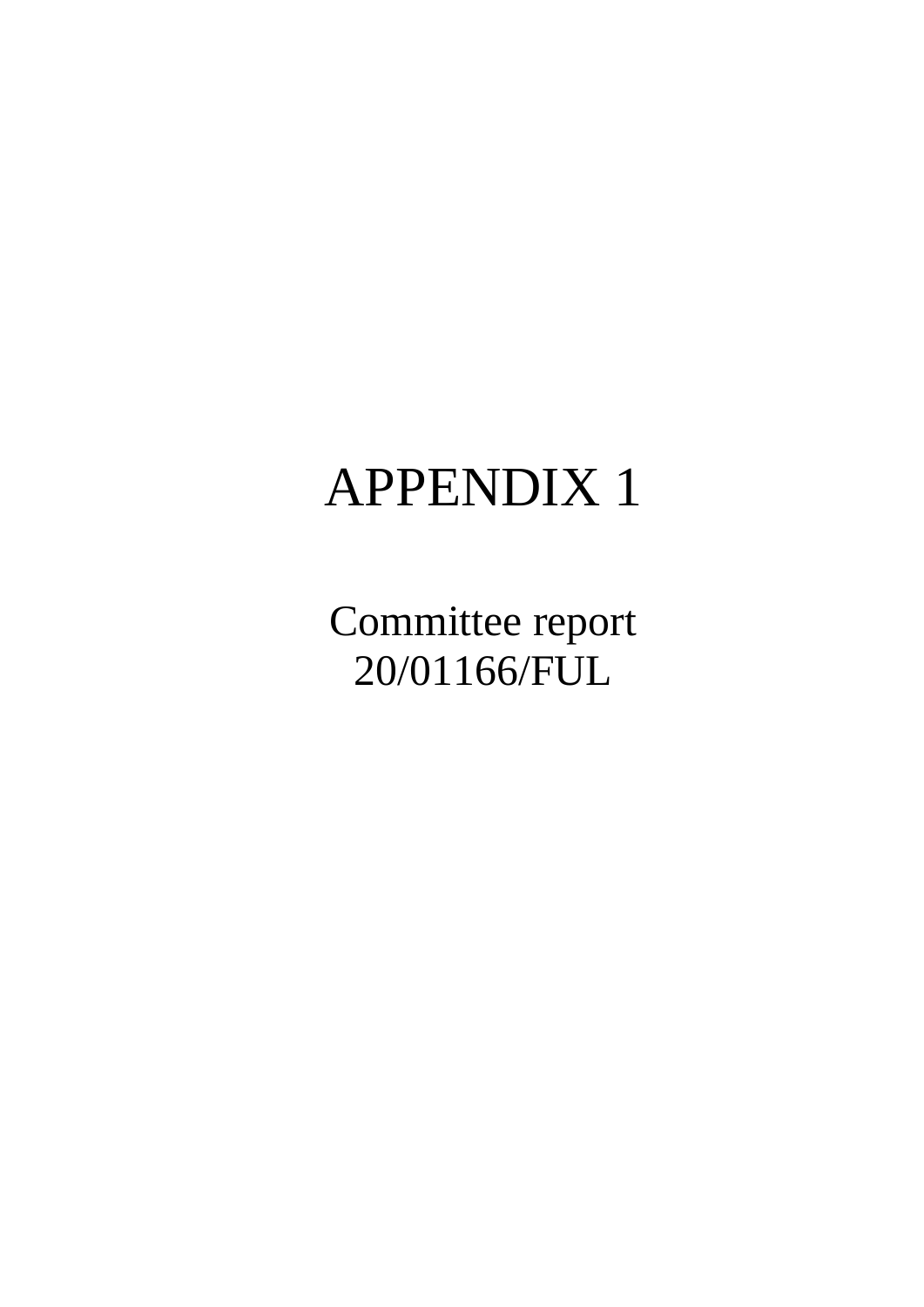

# **REPORT of DIRECTOR OF SERVICE DELIVERY**

#### **to SOUTH EASTERN AREA PLANNING COMMITTEE 17 February 2021**

| <b>Application Number</b>         | 20/01166/FUL                                                        |
|-----------------------------------|---------------------------------------------------------------------|
|                                   | Land South Of Charwood and East of Orchard House, Stoney            |
| <b>Location</b>                   | Hills, Burnham-On-Crouch                                            |
|                                   | Construct cul-de-sac road with turning head and vehicular and       |
| <b>Proposal</b>                   | pedestrian access off Stoney Hills, erect one detached bungalow     |
|                                   | and garage, lay out parking spaces and garden                       |
| <b>Applicant</b>                  | Mr Burrows - Virium Technology Limited                              |
| Agent                             | Mr Stewart Rowe - The Planning And Design Bureau Ltd                |
| <b>Target Decision Date</b>       | 22.02.2021                                                          |
| <b>Case Officer</b>               | Louise Staplehurst                                                  |
| Parish                            | <b>BURNHAM NORTH</b>                                                |
|                                   | Departure from the Local Plan 2017                                  |
|                                   | Member call in by Cllr Bell                                         |
|                                   | Reason: The proposed dwelling, as a result of its style, design and |
|                                   | bulk, would result in a contrived and dominant development          |
|                                   | which would cause significant and undue harm to the character       |
| <b>Reason for Referral to the</b> | and the surrounding area. The proposal is contrary to policies S1,  |
| <b>Committee / Council</b>        | S2, D1 and H4 of the LDP. MDC has it's 5-year plus land             |
|                                   | supply. Overlooking loss of privacy to immediate property.          |
|                                   | This is an overdevelopment of the site having 53 houses already     |
|                                   | being approved on Stoney Hills, outside the NDP & LDP               |
|                                   | allocations. It is outside the development boundary.                |
|                                   | No difference to previous application.                              |

# **1. RECOMMENDATION**

**APPROVE** subject to a signed Unilateral Undertaking to confirm that the developer will contribute to Essex Coast RAMS and the conditions (as detailed in Section 8 of this report).

## **2. SITE MAP**

Please see overleaf.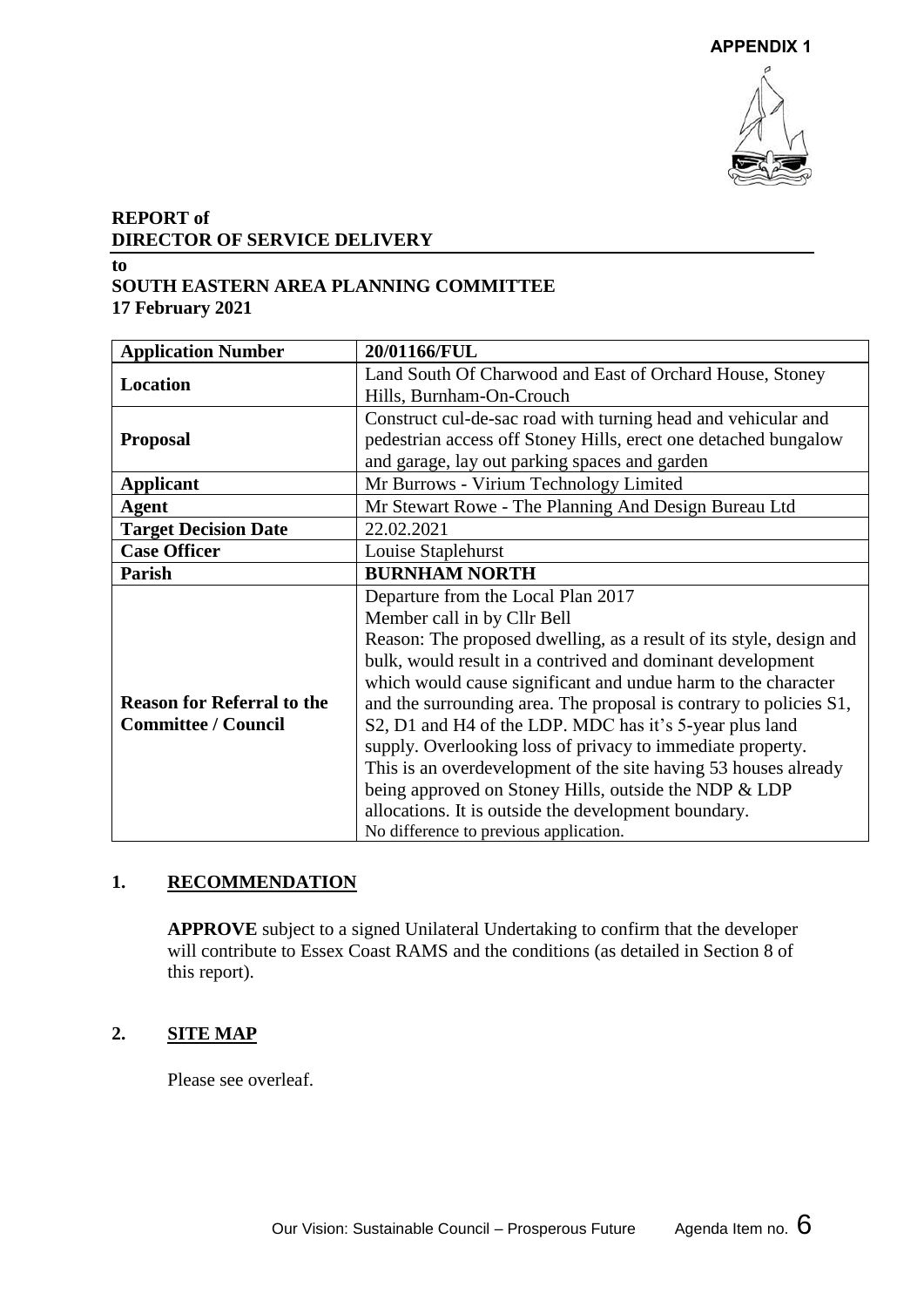#### **APPENDIX 1**





Our Vision: Sustainable Council – Prosperous Future  $\qquad$  Agenda Item no.  $6$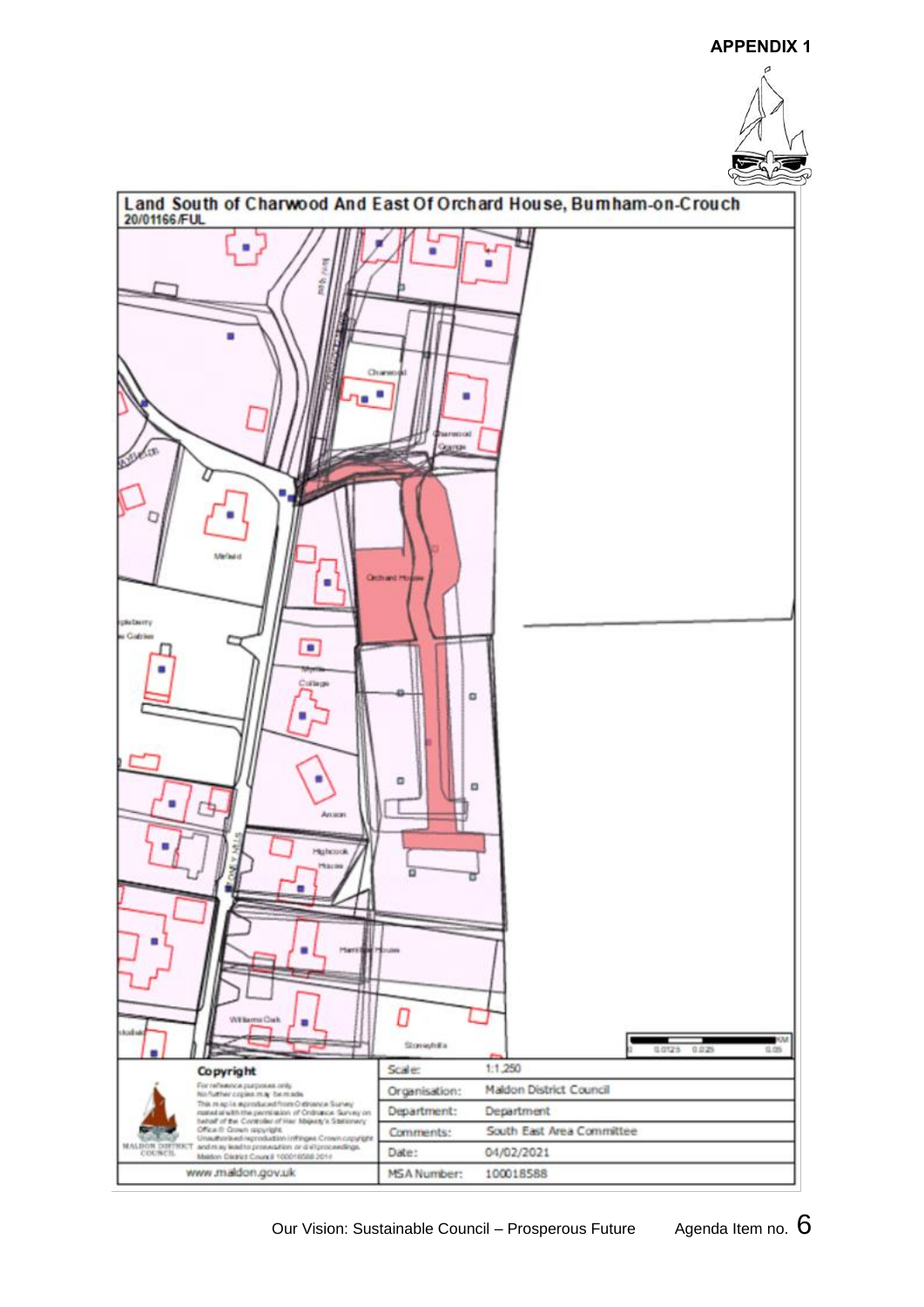

#### **3. SUMMARY**

#### 3.1 **Proposal / brief overview, including any relevant background information**

#### *Site Description*

- 3.1.1 The site abuts the rear boundaries of Myrtle Cottage and Orchard House and it shares the access point from the eastern side of Stoney Hills with Charwood, and the other properties which have been approved surrounding Charwood, within the northeast corner of the Stoney Hills area. The application site is located to the north of a site that benefits from planning permission for the erection of six dwellings. The application site also forms an infill plot as the wider site, shown in blue on the location plan has permission for three dwellings. To the east there is a large open field.
- 3.1.2 Stoney Hills is located outside of the settlement boundary of Burnham-on-Crouch. The area has been the subject of many redevelopment proposals over recent years which have changed its character, from a rural character to a more suburban style. The properties within the wider area are mainly individual detached two storey dwellings, chalet style dwellings and bungalows which vary in terms of style, scale and form. Overall the character of the area has been turned into a more suburban residential area with a large number of properties being accessed via cul-de-sacs and this has been recognised by many Inspectors that have assessed appeals in the area.
- 3.1.3 Originally the area of Stoney Hills comprised of mainly large detached dwellings, set within large plots. However, the character has significantly changed with it adopting a less homogeneous or uniformed appearance. The area now comprises of a number of groups of new build dwellings, notably at land west of Mirfield (14/00224/OUT), three dwellings permitted at The Hollies (16/00408/FUL) and six bungalows currently being under construction north of Charwood (18/00217/FUL). It is also noted that a number of dwellings have recently been allowed on appeal, including six bungalows to the rear of Myrtle Cottage (APP/X1545/W/17/3187513), two dwellings to the rear of Hedge End (APP/X1545/W/18/3198533), four dwellings to the north of Hillcrest (APP/X1545/W/18/3211805) and three dwellings at Stapleton (APP/X1545/W/18/3207171).
- 3.1.4 Further applications include 18/01477/FUL at Grove Farm, 19/00400/FUL at Myrtle Cottage for one dwelling, 19/00681/FUL to the south of Charwood for six dwellings, 19/00864/FUL to the north of Charwood for one dwelling, 19/01189/FUL for three dwellings to the south of Charwood and for one dwelling east of Charwood (20/00087/OUT and 20/00945/RES).
- 3.1.5 Overall the character of the area has been turned into a more suburban residential area, with a large number of properties being accessed via a single-track road.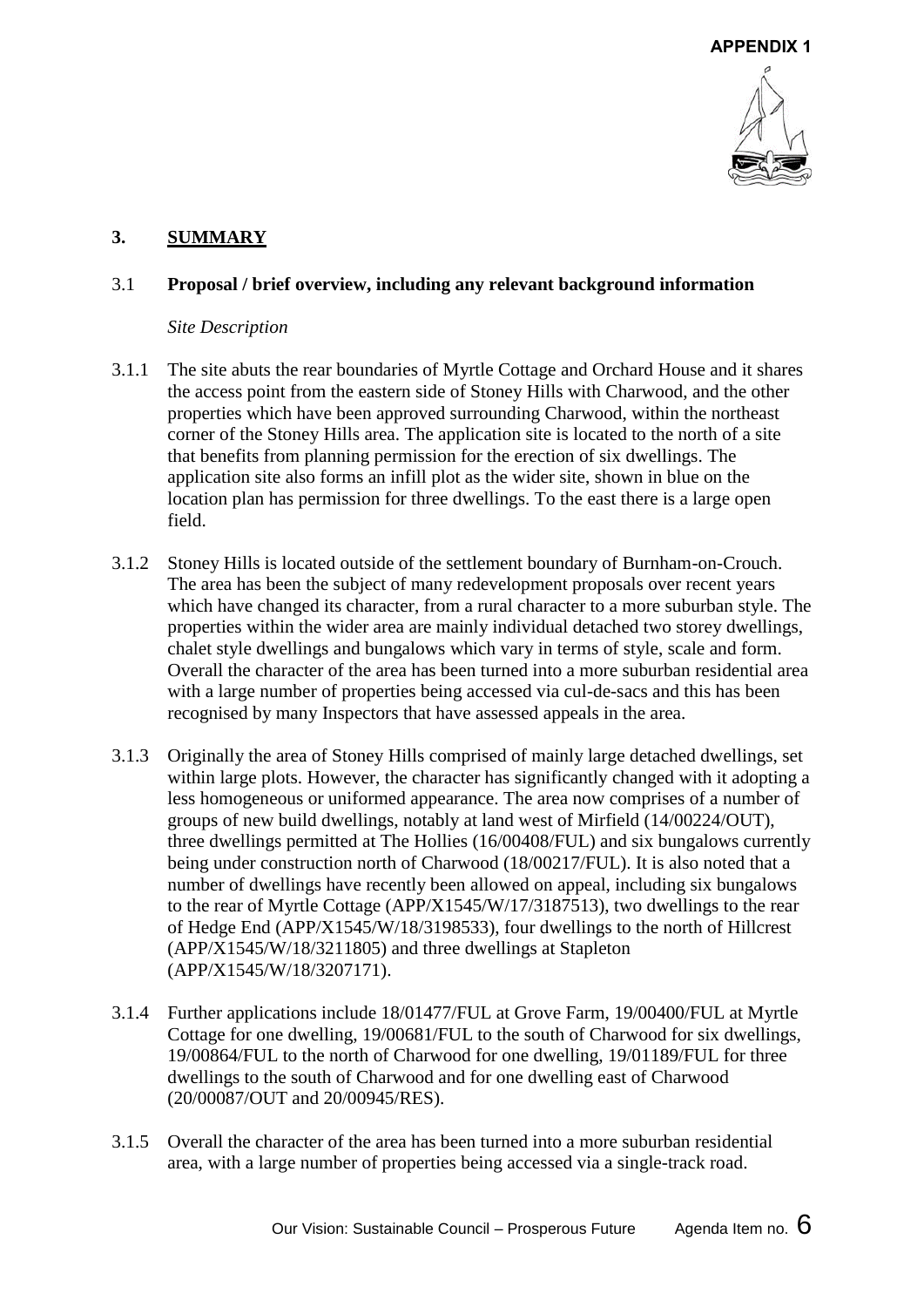

## *Description of proposal*

- 3.1.6 Planning permission is sought for one two-bedroom bungalow with a garage.
- 3.1.7 The proposed dwelling would measure 19.1 metres wide in total, 14.1 metres deep overall, with an eaves height of 2.7 metres and a ridge height of 5.6 metres. It will be of a hipped roof design with gable projections and a lantern roofed projection to the south. It will have a porch on the front elevation and an attached garage on the northern side. The amenity space is situated on the southern side of the dwelling. Internally, there will be two bedrooms, one with an en-suite, a bathroom, a lounge, a kitchen/diner with a utility room linking through to the single garage.
- 3.1.8 The materials proposed are weatherboarding above a brick plinth, concrete tiles or slates, UPVC or aluminium windows and UPVC, composite or timber doors.
- 3.1.9 It is noted that this submission follows application 20/00365/OUT which was submitted last year for a dwelling on the application site. The application was outline in nature but had included an indicative layout as part of application. At this time concerns were raised as it was not clear under that application how a dwelling could be positioned on the site so that its amenity space was not impacted by overlooking from Orchard House. The reasons for refusal were:
	- *1. The proposal, by reason of layout, orientation and proximity, would result in demonstrable harm to the amenities and living conditions of the future occupiers of the proposed dwelling, due to overlooking from the neighbouring dwelling to the west, Orchard House. As such, the proposal would be contrary to policies D1 and H4 of the Maldon District Local Development Plan and the guidance contained within the National Planning Policy Framework.*
	- *2. In the absence of a completed legal agreement pursuant to Section 106 of the Town and Country Planning Act 1990, securing a necessary financial contribution towards Essex Coast Recreational disturbance Avoidance and Mitigation Strategy or an appropriate mitigation strategy to overcome the impacts of the development on the European designated nature conservation sites, the development would have an adverse impact on those European designated nature conservation sites, contrary to Policies S1, and I1 of the Maldon District Local Development Plan and the guidance contained within the National Planning Policy Framework.*
- 3.1.10 The current application is for full planning permission and has been submitted in an attempt to formally agree the siting of the dwelling and to confirm that there would be no demonstrable harm to the future occupiers of the dwelling through the provision of an unacceptable standard of private amenity space. The layout of the dwelling, since the outline application, has been amended so that the amenity space is clearly located on the southern side of the dwelling on the site, to overcome the concern in relation to overlooking of the western side of the application site. The Agent has also stated they will submit a unilateral undertaking in relation to reason for refusal 2.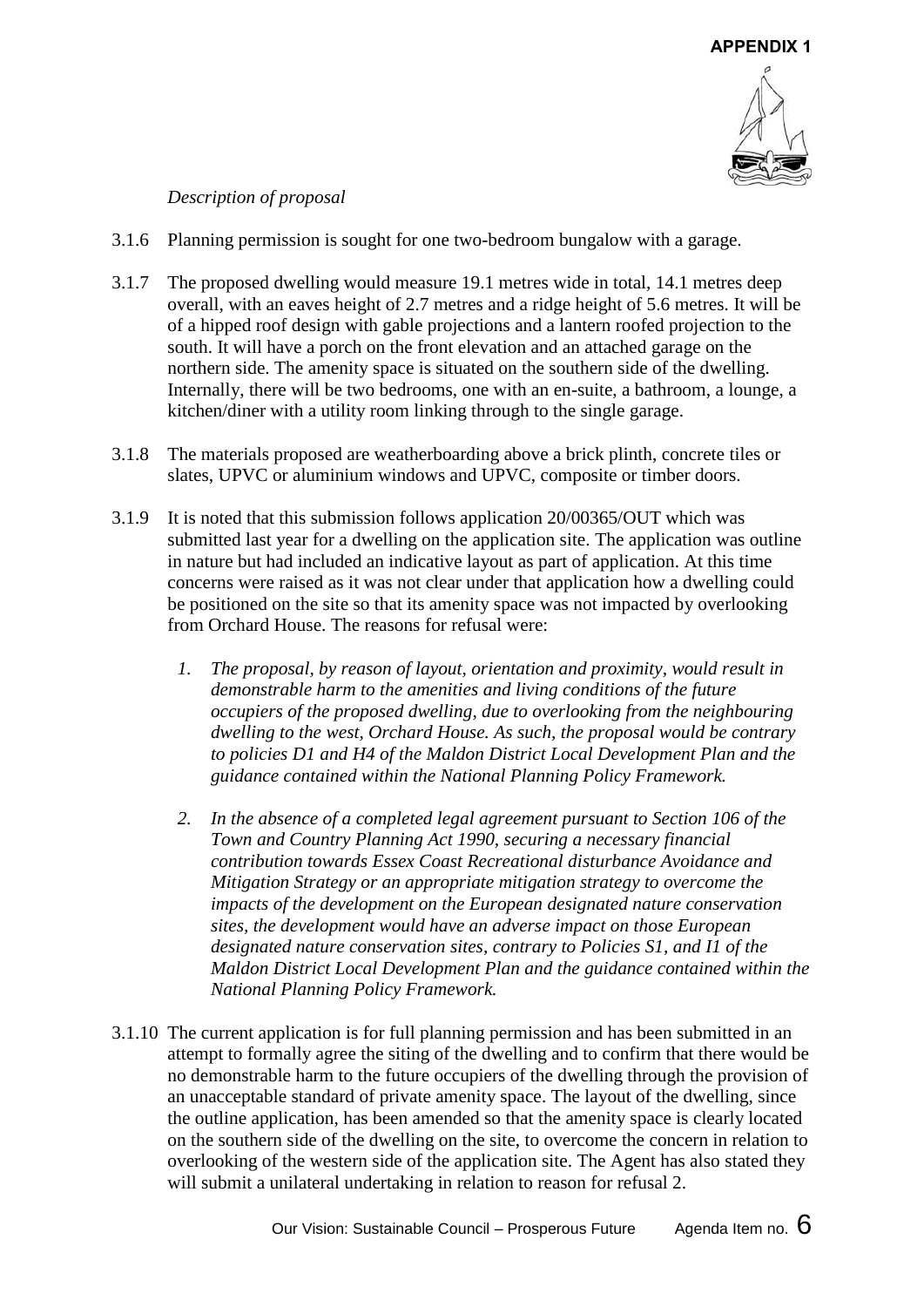

# 3.2 **Conclusion**

3.2.1 The proposed development has been assessed against all material planning considerations, including the previous permissions and appeals allowed within Stoney Hills for similar types of developments, and as such it is considered that erecting one dwelling in this location is acceptable. It is considered that development would not have a discordant impact on the character and appearance of the area or the intrinsic beauty of the countryside. The proposal is also considered acceptable in relation to the impact of the development on residential amenity, parking provision and amenity space. Therefore, subject to appropriate conditions, the development is considered acceptable and in accordance with the aims of the LDP and NPPF.

# **4. MAIN RELEVANT POLICIES**

Members' attention is drawn to the list of background papers attached to the agenda.

# 4.1 **National Planning Policy Framework 2019 including paragraphs:**

- 7 Sustainable development
- 8 Three objectives of sustainable development
- 10-12 Presumption in favour of sustainable development
- 38 Decision-making
- 47-50 Determining applications
- 59-66 Delivering a sufficient supply of homes
- 77-79 Rural Housing
- 102-111 Promoting sustainable transport
- 124-132 Achieving well-designed places
- 170-183 Conserving and enhancing the natural environment

## 4.2 **Maldon District Local Development Plan 2014 – 2029 approved by the Secretary of State:**

- S1 Sustainable Development
- S2 Strategic Growth
- S6 Burnham-on-Crouch Strategic Growth
- S8 Settlement Boundaries and the Countryside
- D1 Design Quality and the Built Environment
- D2 Climate Change & Environmental Impact of New Development
- H<sub>2</sub> Housing Mix
- H4 Effective Use of Land
- T1 Sustainable Transport
- T<sub>2</sub> Accessibility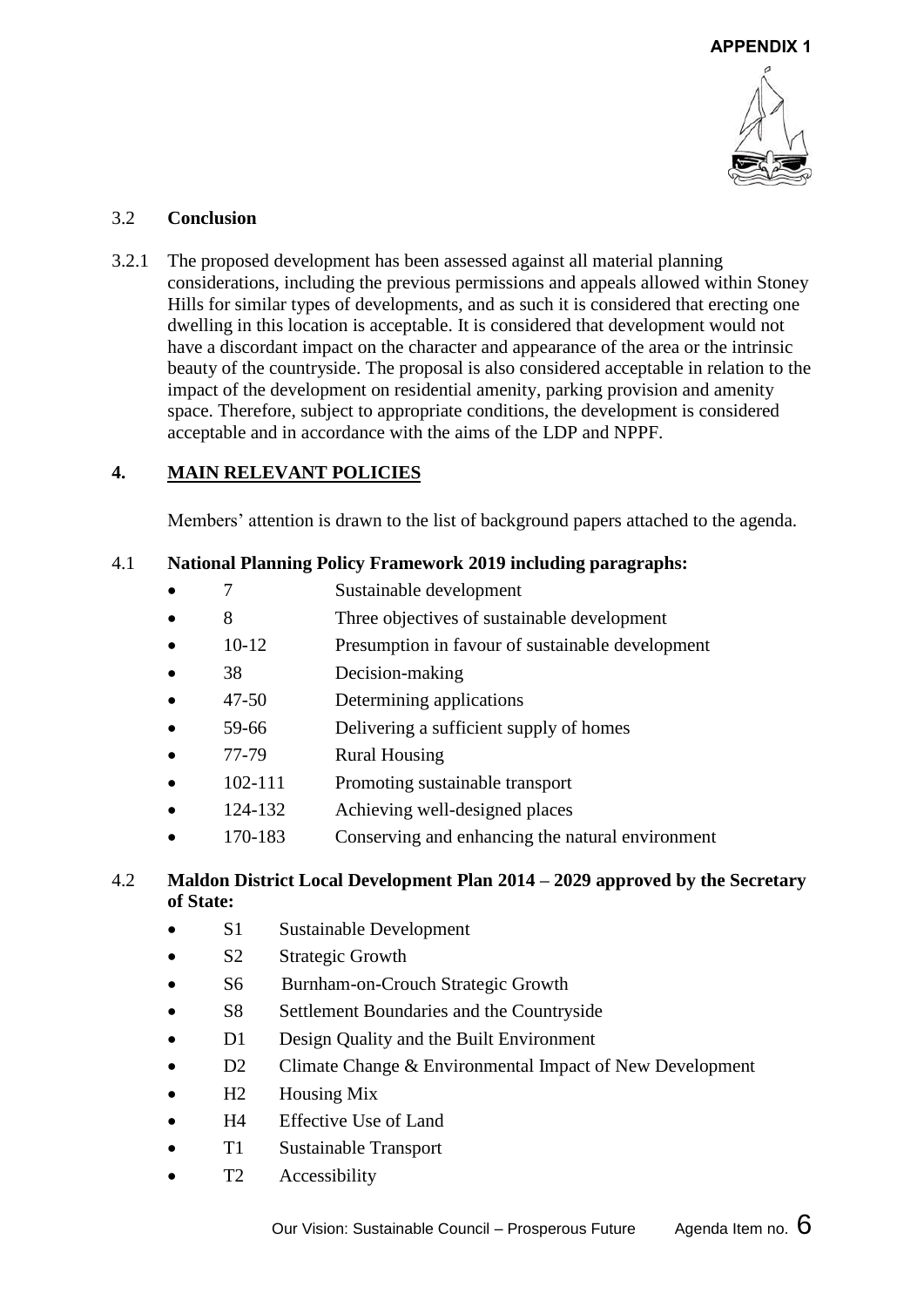

• I1 Infrastructure and Services

## 4.3 **Burnham-on-Crouch Neighbourhood Development Plan (7th September 2017):**

- Policy HO.1 New Residential Development
- Policy HO.2 Range and Type of New Residential Development
- Policy HO.8 Housing Design Principles

## 4.4 **Relevant Planning Guidance / Documents:**

- National Planning Policy Framework (NPPF)
- Planning Policy Guidance (NPPG)
- Maldon District Design Guide (MDDG) SPD (2017)
- Maldon District Vehicle Parking Standards SPD (2018)

# **5. MAIN CONSIDERATIONS**

## 5.1 **Principle of Development**

- 5.1.1 Section 38(6) of the Planning and Compulsory Purchase Act 2004, Section 70(2) of the 1990 Act and paragraph 47 of the NPPF require that planning applications are determined in accordance with the Development Plan unless material considerations indicate otherwise. In this case, the Development Plan comprises of the approved LDP.
- 5.1.2 Policy HO.1 of the Burnham Neighbourhood Plan states that "Proposals will be supported for residential development provided that it complies with the requirements set out in other policies of this Plan and the Development Plan".
- 5.1.3 As part of the drive to deliver new homes the Government has stated that there is a need for councils to demonstrate that there are sufficient sites available to meet the housing requirements for the next five years; this is known as the Five-Year Housing Land Supply (5YHLS).
- 5.1.4 Where a Local Planning Authority is unable to demonstrate that it has a 5YHLS, the presumption in favour of sustainable development will apply; this is known as the 'Tilted Balance'. This position is set out in paragraph 11d, together with its footnote 7, of the National Planning Policy Framework which states:

"For decision taking this means:

"(d) where there are no relevant development plan policies, or the policies which are most important for determining the application are out-of-date, granting permission unless: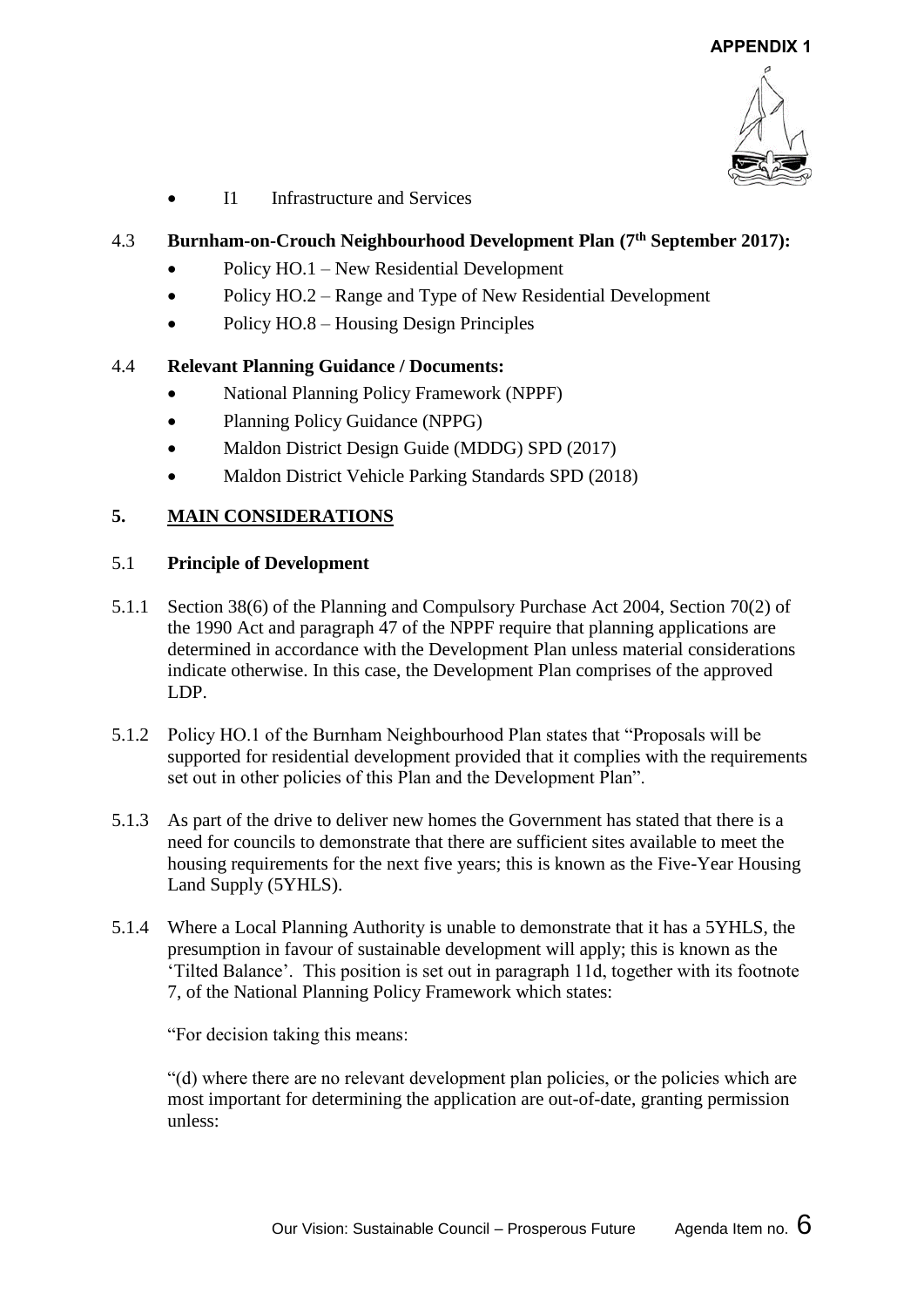

"(i) the application of policies in this Framework that protect areas or assets of particular importance provides a clear reason for refusing the development proposed; or

"(ii) any adverse impacts of doing so would significantly and demonstrably outweigh the benefits, when assessed against the policies in this Framework taken as a whole."

Footnote 7 - 7 This includes, for applications involving the provision of housing, situations where the local planning authority cannot demonstrate a five-year supply of deliverable housing sites (with the appropriate buffer, as set out in paragraph 73)

- 5.1.5 At the heart of the NPPF is a presumption in favour of sustainable development (the '*presumption'*) which is central to the policy approach in the Framework, as it sets out the Government's policy in respect of housing delivery within the planning system and emphasises the need to plan positively for appropriate new development. The NPPF replaces those Local Plan policies that do not comply with the requirements of the NPPF in terms of housing delivery. In addition, leading case law assists the Local Planning Authority in its application of NPPF policies applicable to conditions where the 5-year housing land supply cannot be demonstrated (*Suffolk Coastal DC v Hopkins Homes and Richborough Estates v Cheshire East BC [2017] UKSC 37).*
- 5.1.6 It is necessary to assess whether the proposed development is '*sustainable development'* as defined in the NPPF. If the site is considered sustainable then the NPPF's '*presumption in favour of sustainable development'* applies. However, where the development plan is '*absent, silent or relevant policies are out of date'*, planning permission should be granted '*unless any adverse impacts of doing so would significantly and demonstrably outweigh the benefits, when assessed against the policies in this Framework taken as a whole; or that specific policies in this Framework indicate development should be restricted'*.
- 5.1.7 In judging whether a residential scheme should be granted, it is necessary to consider the weight attributed to the planning benefits which the proposal offers in making up the current housing land supply shortfall, against the adverse impacts identified (if any) arising from the proposal in relation to the policies contained within the NPPF and relevant policies in the Local Plan.
- 5.1.8 There are three dimensions to sustainable development as defined in the NPPF. These are the economic, social and environmental roles. The Local Development Plan through Policy S1 re-iterates the requirements of the NPPF but there are no specific policies on sustainability in the current Local Plan. Policy S1 allows for new development within the defined development boundaries. The presumption in favour of sustainable development does not change the statutory status of the development plan as the starting point for decision making. However, because the Council cannot demonstrate an up to date five year supply of deliverable housing and on the basis that sites outside of the defined development boundaries could be judged to be 'sustainable development' through the three dimension tests of the NPPF, the Local Planning Authority are obliged to exercise its judgement as to whether to grant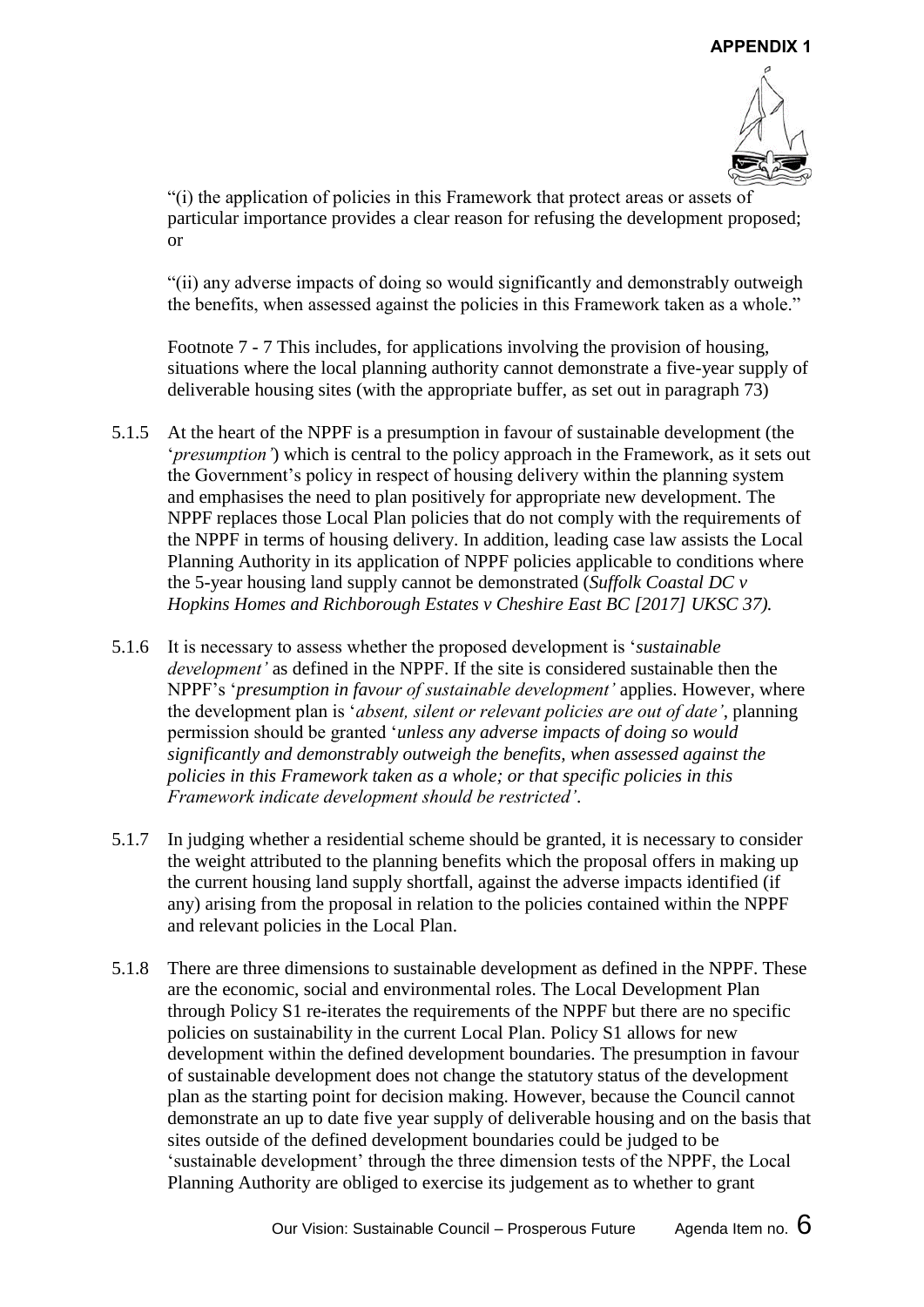

planning permission having regard to any other relevant planning policies and merits of the scheme.

- 5.1.9 Paragraph 78 of the NPPF states that: 'To promote sustainable development in rural areas, housing should be located where it will enhance or maintain the vitality of rural communities. Planning policies should identify opportunities for villages to grow and thrive, especially where this will support local services. Where there are groups of smaller settlements, development in one village may support services in a village nearby'.
- 5.1.10 The application site is located outside of the defined settlement boundary of Burnham-On-Crouch, a town that is classified as one of the '*main settlements'* within the district, as detailed within policy S8 of the LDP. The impact of the proposed development on the character and intrinsic beauty of the countryside should be assessed as well as whether the development constitutes sustainable development.
- 5.1.11 Burnham-On-Crouch is a main settlement which contains a range of services and opportunities for employment, retail and education and serves a wide catchment area, with good public transport links. It is noted that the site is within the Stoney Hills area which lies to the north of the main Burnham-On-Crouch settlement. The nearest bus stops lie along Southminster Road, which would take approximately 15 minutes to walk to. These bus stops provide services to Maldon and into Chelmsford, where there is a wide range of facilities and train to London. The 31X and 31B, which are the most frequent bus services between Burnham and Chelmsford, run between 05:50 and 23:10, leaving Chelmsford and 05:58 and 20:23 leaving Burnham, on weekdays, with similar hours on Saturdays and a reduced service on Sundays and public holidays. Burnham train station is also located a half an hour walk away, which also provides services into Chelmsford and London. It is noted that the road leading to Stoney Hills is an unmade, unlit track, however a number of new dwellings that have been approved in the area in recent years, some of which on appeal (this is discussed further below) and on each occasion it has been acknowledged that whilst the local highway is not adopted and provides no dedicated facilities for pedestrians, the area is considered to be in an accessible location and therefore supports the direction of the NPPF which aims to focus growth within sustainable locations which offer a choice of transport modes and policy T2 of the LDP which aims to provide walking and cycling routes to public transport facilities. It has also been acknowledged that the character of the area has evolved over time, so it is no longer an area of scattered residential development but a more suburban residential one.
- 5.1.12 Two appeal decisions relating to Stoney Hills applications (at Grove Farm) are considered relevant; 15/00445/OUT - APP/X1545/W/16/3147227 and 15/01082/OUT - APP/X1545/W/16/3147572. Within these, the Inspector states '*Although the appeal sites are outside the development boundary of Burnham-on-Crouch I consider them to be within a residential area. Based on the evidence before me and my observations during my visit to the area I also agree with previous Inspectors that Stoney Hills is a sustainable location for development. Moreover, I have not identified any harm in respect of character and appearance arising from the proposed*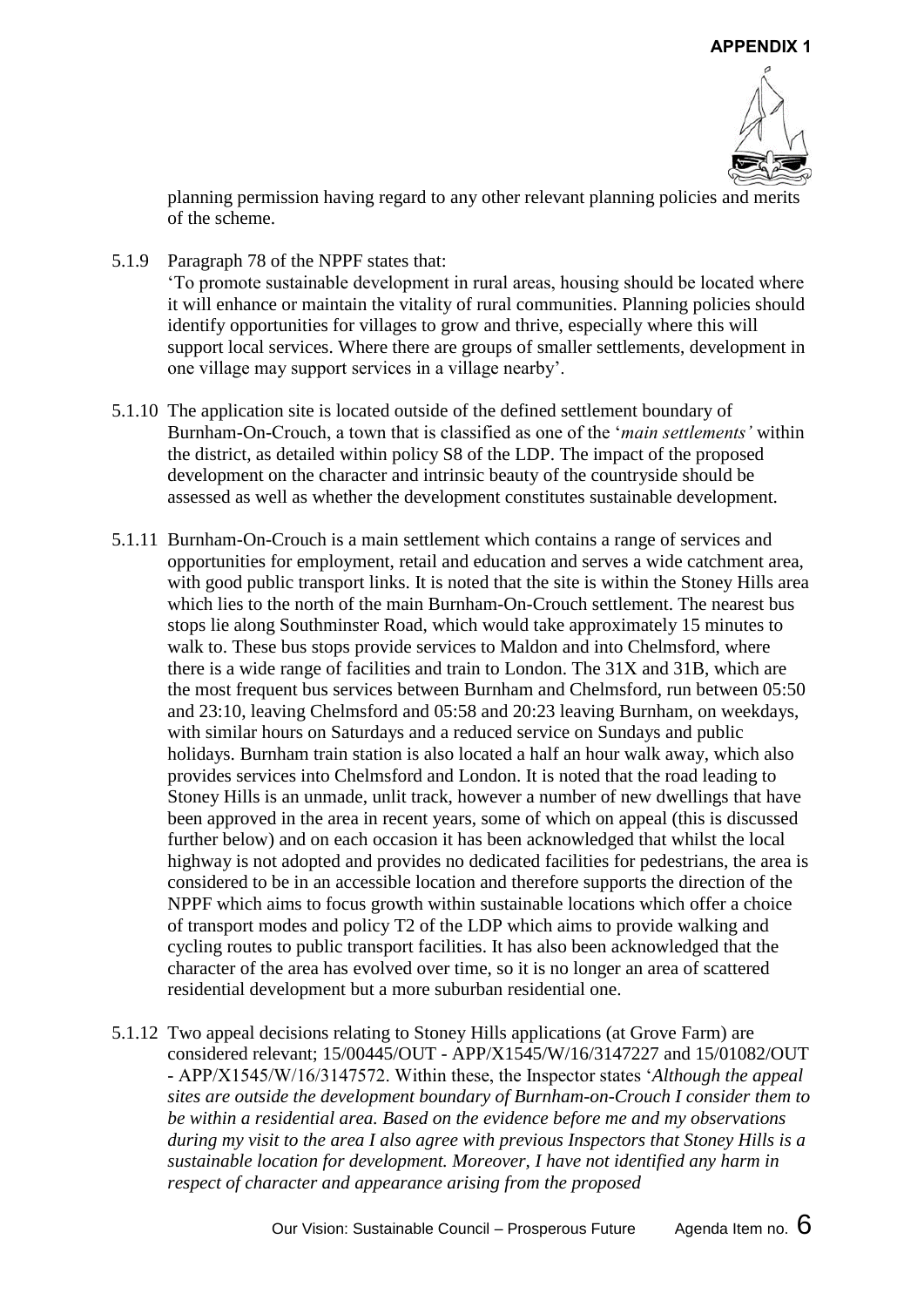

*developments…however, as stated I conclude that the location of the proposed developments would be suitable and sustainable, and no harm has been identified in terms of character or appearance. Further, although providing only a small number of dwellings, the proposals would make a contribution to the supply of housing to which I attach significant weight. They would also provide small scale units which is also policy compliant in terms of mix. They would therefore conform with paragraph 54 of the Framework which requires local planning authorities to respond to local circumstances and for housing to reflect local needs. As such I consider the proposals would meet the three dimensions.'* 

- 5.1.13 In addition, the appeals for applications 15/00108/FUL (APP/X1545/W/15/3134072), 15/00402/FUL (APP/X1545/W/15/3134076) and 15/00420/FUL (APP/X1545/W/15/3134078) stated *'I have found that the scheme would not harm the character and appearance of the area or highway safety and note that the Framework seeks to '…boost significantly the supply of housing'. In addition, there is no dispute that these are suitable locations for housing when considering access to services and facilities*.'
- 5.1.14 It is noted that a similar stance has been taken within the following appeal decisions; 15/00978/OUT - APP/X1545/W/16/3146160, 16/00196/OUT - APP/X1545/W/16/3157183, 16/00408/FUL - APP/X1545/W/16/3161178, 17/00752/OUT - APP/X1545/W/17/3187513, 17/01107/OUT - APP/X1545/W/17/3192426, 18/00005/OUT - APP/X1545/W/18/3198533, 18/00544/OUT - APP/X1545/W/18/3207171 and 18/00895/FUL - APP/X1545/W/18/3211805. Furthermore, it must be noted that costs were awarded against the Council for appeal APP/X1545/W/18/3211805, dated 2nd May 2019 - 18/00895/FUL (Land North of Hillcrest) and APP/X1545/W/17/3187513, dated 28th September 2018 - 17/00752/OUT (Land South of Charwood, which is to the southeast of the application site), as it was considered that the refusal of the planning application was grounds for unreasonable behaviour.
- 5.1.15 It is also noted that this application is a re-submission of a previous outline permission which, although it was refused, no objections were raised in relation to the principle of development or the sustainability or accessibility of the site.
- 5.1.16 Moreover, permission was granted under the terms of 19/01189/FUL for the erection of three dwellings within the site outlined in blue on the submitted location plan for this current application. These three dwellings would be positioned to the north, northeast and east of the dwelling proposed under this application. This application would therefore propose a new dwelling within the gap between these three dwellings approved under 19/01189/FUL and the six dwellings approved to the south under the terms of 19/00681/FUL. It is important to note that the Inspector considered, when allowing the appeal for six bungalows at the adjoining site, that it was reasonable for the Applicant to consider the increase of development from two dwellings to six as a reasonable increase. It is considered that the current application is similar in principle and resisting the development would be very difficult.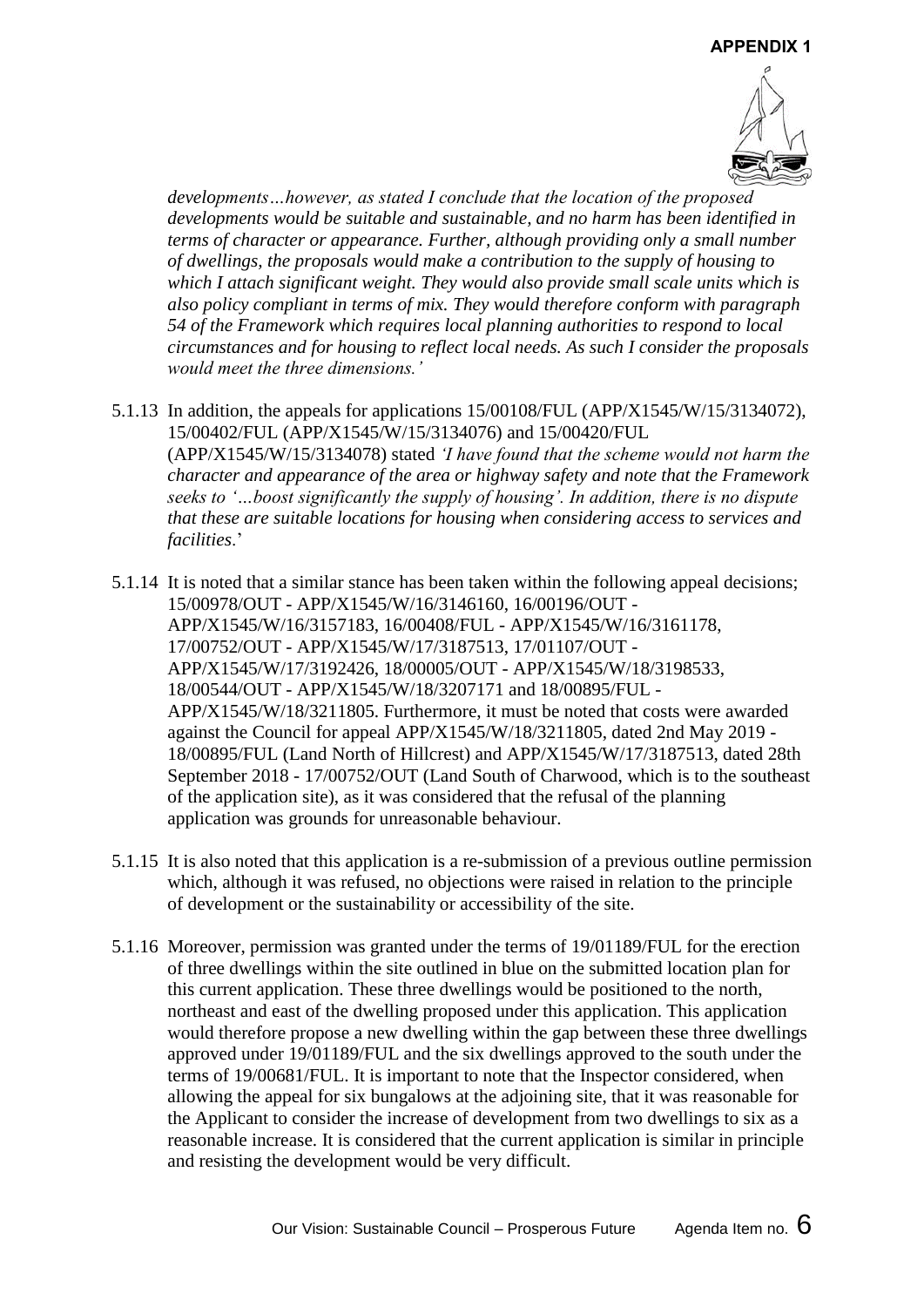

- 5.1.17 Having regard to the abovementioned appeal decisions and many others that have been previously allowed and some of them implemented, it is considered that the acceptability of the principle of additional residential accommodation in the area of Stoney Hills has been established. The application site is clearly contained within a residential enclave and would not represent sprawl into the open countryside. For the reasons stated, it is considered the introduction of a new dwelling in this location is acceptable.
- 5.1.18 According to policy H4 'Backland and infill development' will be permitted if all the following criteria are met:

*1) There is a significant under-use of land and development would make more effective use of it; 2) There would be no unacceptable material impact upon the living conditions and amenity of nearby properties; 3) There will be no unacceptable loss of land which is of local social, economic, historic or environmental significance; and 4) The proposal will not involve the loss of any important landscape, heritage features or ecology interests.*

- 5.1.19 Whilst there is not considered to be a significant under-use of the land, it is considered that the site is located in an accessible location and due to the infill nature of the plot, a dwelling in this location would not be detrimental to the character of the area. The proposal would not have an unacceptable material impact on neighbouring sites. The proposal would not result in loss of land which is of local, social, economic, historic or environmental significance and the site is not known to host any important landscape, heritage features or ecology interests.
- 5.1.20 On the basis of the above assessment, the principle of the proposed development is considered acceptable. Other material considerations relating to the impact of the development on the character of the countryside, the living conditions of the future and neighbouring occupiers, highways issues and ecology are assessed below.

## 5.2 **Housing Need and Supply**

5.2.1 Recent case law, as noted above and having regard to S38 (6), restates the primacy of the of the statutory development plan as the starting point in the determination of planning applications. However, in respect of the Council's current land supply position, the NPPF states that Local Authorities should consider applications for new dwellings in the context of the presumption in favour of sustainable development, and the Local Development Plan policies in relation to the supply of housing should not be considered to be up-to-date. As a result, planning permission should be granted unless any adverse impacts of doing so would significantly and demonstrably outweigh the benefits, when assessed against the policies in the NPPF taken as a whole, or specific policies in the NPPF indicate that development should be restricted.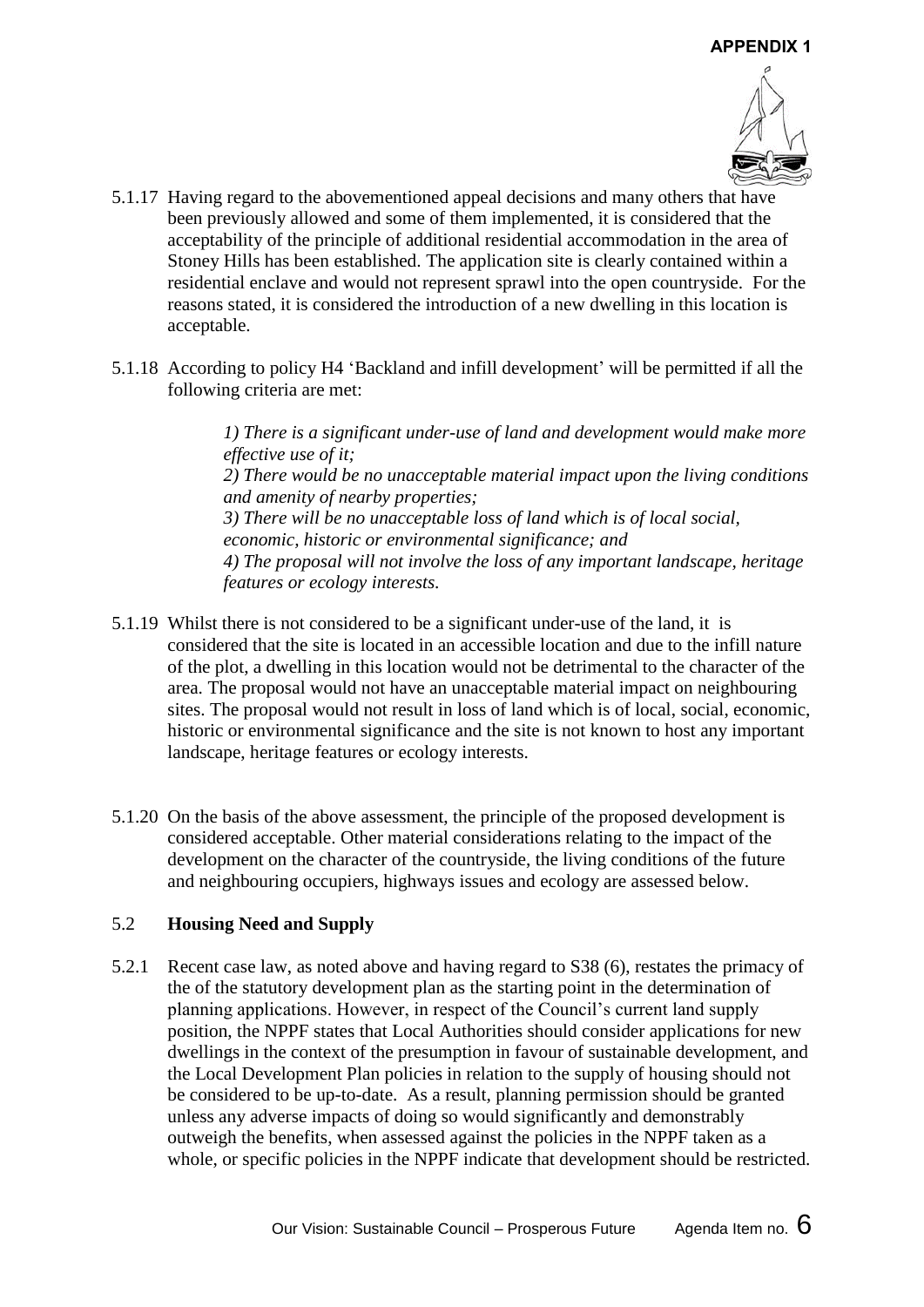

- 5.2.2 Whilst the LDP carries limited weight at present due to the lack of a 5YHLS and consequent impact on its housing delivery policies in particular (including those policies which define settlement boundaries), the NPPF is clear that housing should be provided to meet an identified need. The application is for one three-bedroom dwelling.
- 5.2.3 The Strategic Housing Market Assessment (SHMA) identifies that there is a need for a higher proportion of one- and two-bedroom units to create better housing offer and address the increasing need for smaller properties due to demographic and household formation change.
- 5.2.4 Policy H2 of the LDP contains a policy and preamble (paragraph 5.2.2) which read alongside the evidence base from the SHMA shows an unbalanced high number of dwellings of three or more bedrooms, with less than half the national average for oneand two-bedroom units, with around 71% of all owner-occupied properties having three or more bedrooms.
- 5.2.5 The Council is therefore encouraged in policy H2 of the LDP to provide a greater proportion of smaller units to meet the identified needs and demands. In this respect, although the proposal is a limited scale as it is for one dwelling, it would meet this policy requirement as the proposed dwelling has 2 bedrooms and does contribute to the Council's housing stock in terms of dwelling size.

## 5.3 **Design and Impact on the Character of the Area**

- 5.3.1 The planning system promotes high quality development through inclusive design and layout, and the creation of safe, sustainable, liveable and mixed communities. Good design should be indivisible from good planning, and recognised principles of good design seek to create a high-quality built environment for all types of development.
- 5.3.2 It should be noted that good design is fundamental to high quality new development and its importance is reflected in the NPPF. The NPPF states that:

*"The creation of high-quality buildings and places is fundamental to what the planning and development process should achieve. Good design is a key aspect of sustainable development, creates better places in which to live and work and helps make development acceptable to communities".* 

*"Permission should be refused for development of poor design that fails to take the opportunities available for improving the character and quality of an area and the way it functions, taking into account any local design standards or style guides in plans or supplementary planning documents".*

5.3.3 The basis of policy D1 of the approved LDP seeks to ensure that all development will respect and enhance the character and local context and make a positive contribution in terms of: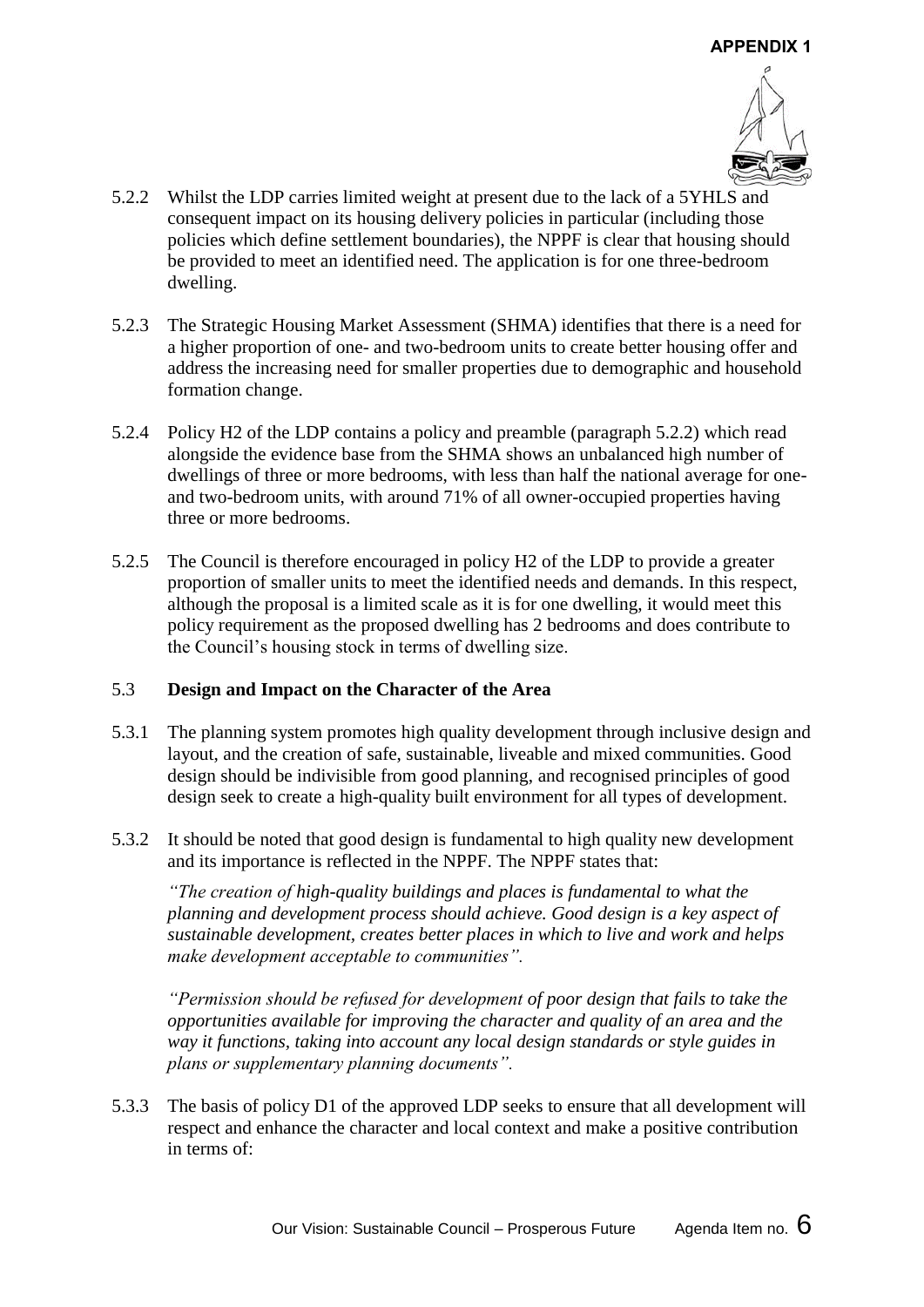

- *a) Architectural style, use of materials, detailed design features and construction methods. Innovative design and construction solutions will be considered where appropriate;*
- *b) Height, size, scale, form, massing and proportion;*
- *c) Landscape setting, townscape setting and skylines;*
- *d) Layout, orientation, and density;*
- 5.3.4 Similar support for high quality design and the appropriate layout, scale and detailing of development is found within the MDDG (2017).
- 5.3.5 Appendix 2 in conjunction with policy HO.8 of the Burnham-on-Crouch Neighbourhood Plan highlights the housing design principles. In particular, principle NHD.9 states that "*The design of new homes in the area should reflect the materials, forms and scale of traditional local buildings. Sensitive modern interpretations of the local vernacular are encouraged, and the town centre conservation area provides many high-quality examples of local forms*".
- 5.3.6 The application site lies outside the defined settlement boundaries. According to policies S1 and S8 of the LDP, the countryside will be protected for its landscape, natural resources and ecological value as well as its intrinsic character and beauty. The policies stipulate that outside of the defined settlement boundaries, the Garden Suburbs and the Strategic Allocations, planning permission for development will only be granted where the intrinsic character and beauty of the countryside is not adversely impacted upon and provided the development is for proposals that are in compliance with policies within the LDP, neighbourhood plans and other local planning guidance.
- 5.3.7 In addition, policy H4 requires all development to be design-led and to seek to optimise the use of land having regard, among others, to the location and the setting of the site, and the existing character and density of the surrounding area. The policy also seeks to promote development which maintains, and where possible enhances, the character and sustainability of the original building and the surrounding area; is of an appropriate scale and design that makes a positive contribution to the character of the original building and the surrounding area.
- 5.3.8 The site is located outside of the defined settlement boundaries of the District, but within the envelope of the residential area of Stoney Hills. The site is contained within the existing envelope of development, with residential development on all sides of the site, although some surrounding developments which have been approved have not yet been built. On that basis, it is considered that the development would not result in demonstrable harm on the visual amenity of the countryside, in terms of sprawling development onto the open countryside or result in unacceptable urbanisation effect.
- 5.3.9 With regard to the formation of the access road off of Stoney Hills, it is noted that the development would utilise a previously approved access for the development of six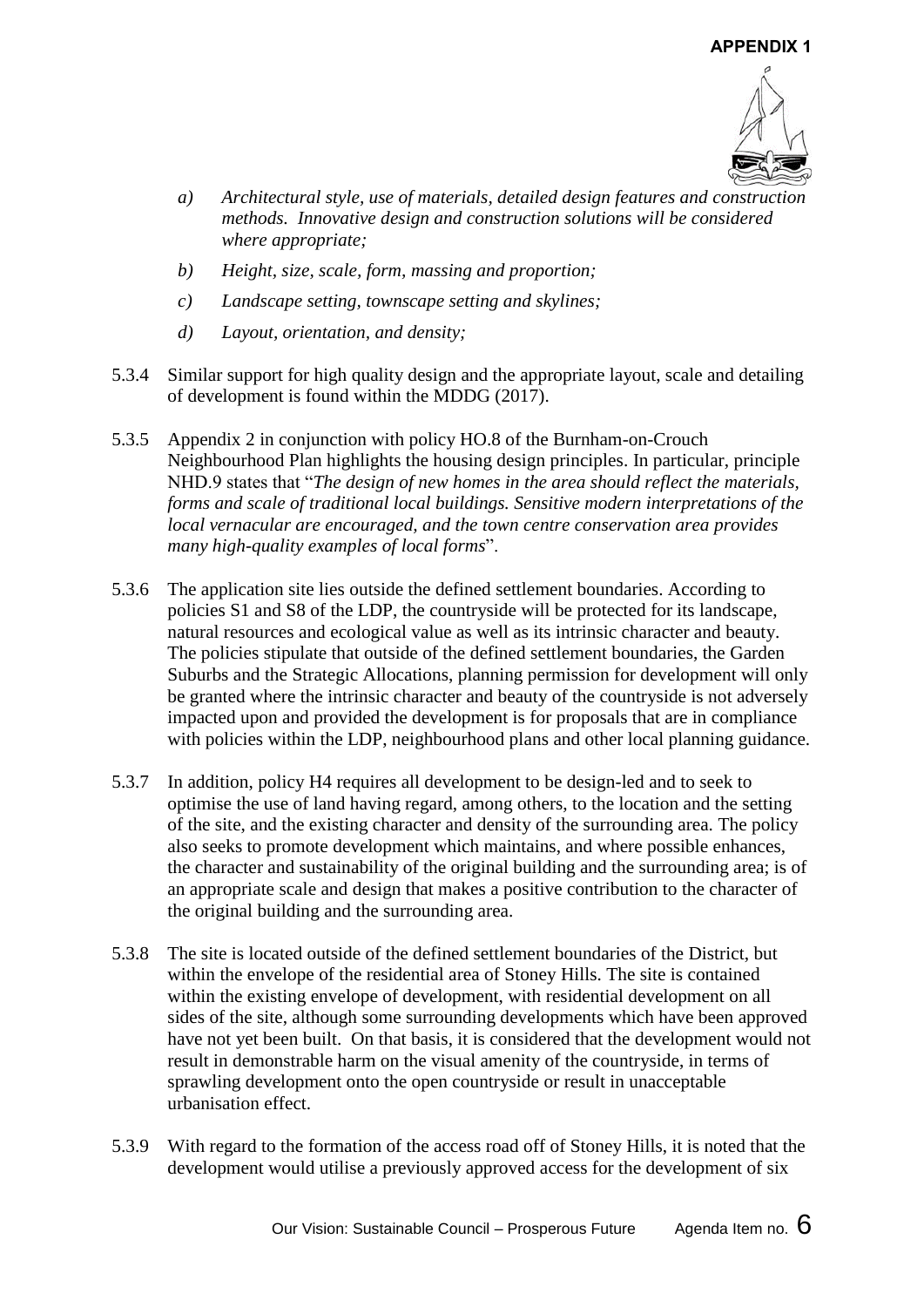

bungalows to the south of the application site, which was approved again under the terms of 19/01189/FUL for the erection of three dwellings. Overall the road would provide access to Charwood, the dwellings which have recently gained approval surrounding Charwood and the six dwellings which have been approved to the south of the site. As noted suburban style developments, in a form of a small cul-de-sac are characteristic for the area of Stoney Hills, as it has been evolved in recent years. Therefore, it is not considered that the proposal would appear out of keeping with the area.

- 5.3.10 It is considered that the positioning of a dwelling within the site would infill a plot which would have dwellings positioned on all sides. Therefore, a dwelling in this location would align with those approved to the north, east and south of the site and therefore it would be in keeping with the character of the area. Furthermore, it is considered that the provision of a dwelling on this site would infill a redundant piece of land in this instance due to the nature of development surrounding the application site.
- 5.3.11 All the dwellings surrounding the site to the north, east and south are single storey and therefore the proposed bungalow would be in keeping with the streetscene.
- 5.3.12 In terms of design, the hipped roof and gable projections would follow design ques from the dwellings within the surrounding area, particularly those approved immediately surrounding the site. The fenestration pattern, including the lantern roof and the use of subservient projections would add some architectural interest to the dwelling. Whilst the link attaching the garage to the dwelling is not considered to be a highly attractive form of development as it adds to the bulk on the side of the dwelling, it is noted the agent has stated this will be used as a larger utility room which is required for the installation of an air source heat pump. This is a renewable energy source which is supported by policy D2 of the LDP and therefore it is considered that the benefits of having a renewable energy source installed in the property will outweigh the concerns regarding the design. A condition will be included to ensure an air source heat pump will be installed.
- 5.3.13 The materials proposed are weatherboarding above a brick plinth, concrete tiles or slates, UPVC or aluminium windows and UPVC, composite or timber doors. These materials are in keeping with the materials within the surrounding area and therefore there are no fundamental objections to this, although it is noted that plain tiles would be more in keeping with the 6 dwellings approved to the south. A condition will be included to ensure full details of materials are submitted.
- 5.3.14 It is therefore considered that constructing a dwelling in this location would not be harmful to the character of the area. The development would accord with policies S8, D1 and H4 of the LDP, the housing design principles set out in the Neighbourhood Plan and the guidance contained within the MDDG and NPPF.

#### 5.4 **Impact on Residential Amenity**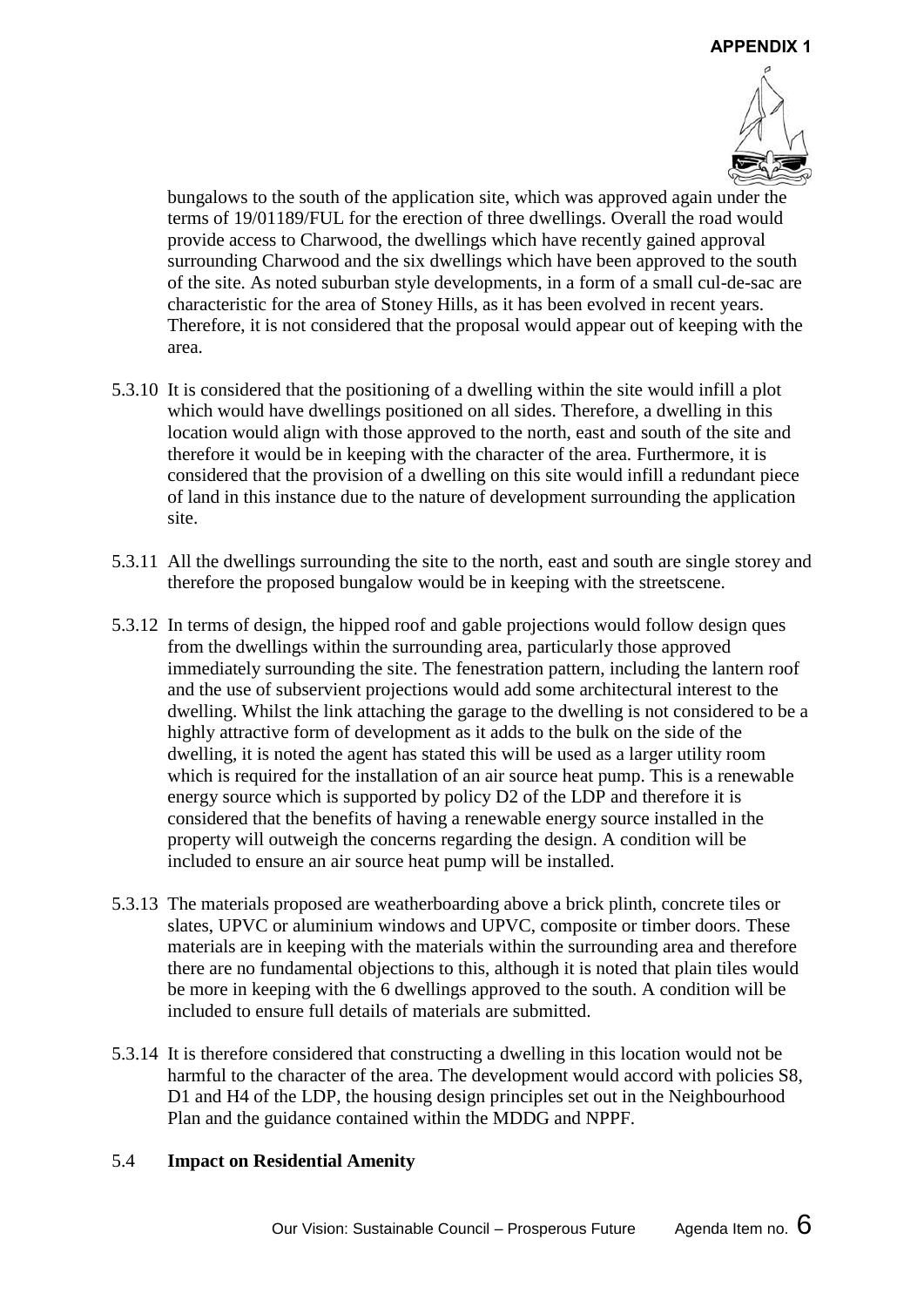

- 5.4.1 The basis of Policy D1 of the LDP seeks to ensure that development will protect the amenity of its surrounding areas taking into account privacy, overlooking, outlook, noise, smell, light, visual impact, pollution, daylight and sunlight. This is supported by Section C07 of the MDDG (2017). Policy H4 requires consideration of the effect of development on neighbouring amenity and safety.
- 5.4.2 Whilst the proposal would increase the activity levels of the site it is considered this would not be materially harmful to the residential amenity of neighbouring occupiers by way of noise and disturbance.
- 5.4.3 Application 19/01189/FUL approved 3 dwellings to the north and east of the site. Application 19/00681/FUL approved 6 dwellings to the south of the site. Due to the separation distance and the fact the proposed dwelling is single storey, it is considered that the dwelling is positioned within the application site so that it would not result in significant harm to the neighbouring sites to the north, east and south by way of a loss of privacy or a loss of light.
- 5.4.4 Orchard House lies to the west of the application site. Due to the proposed dwelling being single storey with no windows on the western elevation and set away from the boundary, it is not considered that the proposed dwelling would result in overlooking or a loss of privacy to Orchard House.
- 5.4.5 It is noted that an objection has been received relating to the impact of the development on Orchard House. The objector has raised concerns regarding noise and disturbance from the build and from the occupiers of the site. Noise from building works is not a material consideration. Any noise resulting from the residential use of the site would be typical for a new residential dwelling and would not be considered to be materially harmful to the occupiers of Orchard House. Concerns have been raised that the proposal will result in a loss of light to the internal rooms of Orchard House. The proposed dwelling would be located 9.2 metres from the closest wall of Orchard House. Due to this separation distance and the single storey nature of the proposed dwelling, it is not considered that this would result in a direct loss of light to the habitable rooms of this neighbour. Concerns have also been raised regarding the overbearing nature of the proposal and its impact on the patio area which lies along the western boundary of the application site. It is noted that there will be a 19.1 metre projection of the dwelling along the shared boundary where the neighbouring patio area is positioned. It is acknowledged that the proposed dwelling would be visible from the neighbouring amenity area and there would be some impact on this seating area. However, due to the separation distance of 4.6 between the shared boundary and the proposed dwelling, and the single storey nature of the proposed dwelling, it is not considered that the impact would be so detrimental to justify the refusal of the application. It is also noted that this area of the site is part of a large garden area which further limits the impact and the ability to demonstrate harm to the occupiers of the adjoining property. Overall, whilst there may be some impact on Orchard House, it is not considered to be to such a degree as to be material or to justify the refusal of the application.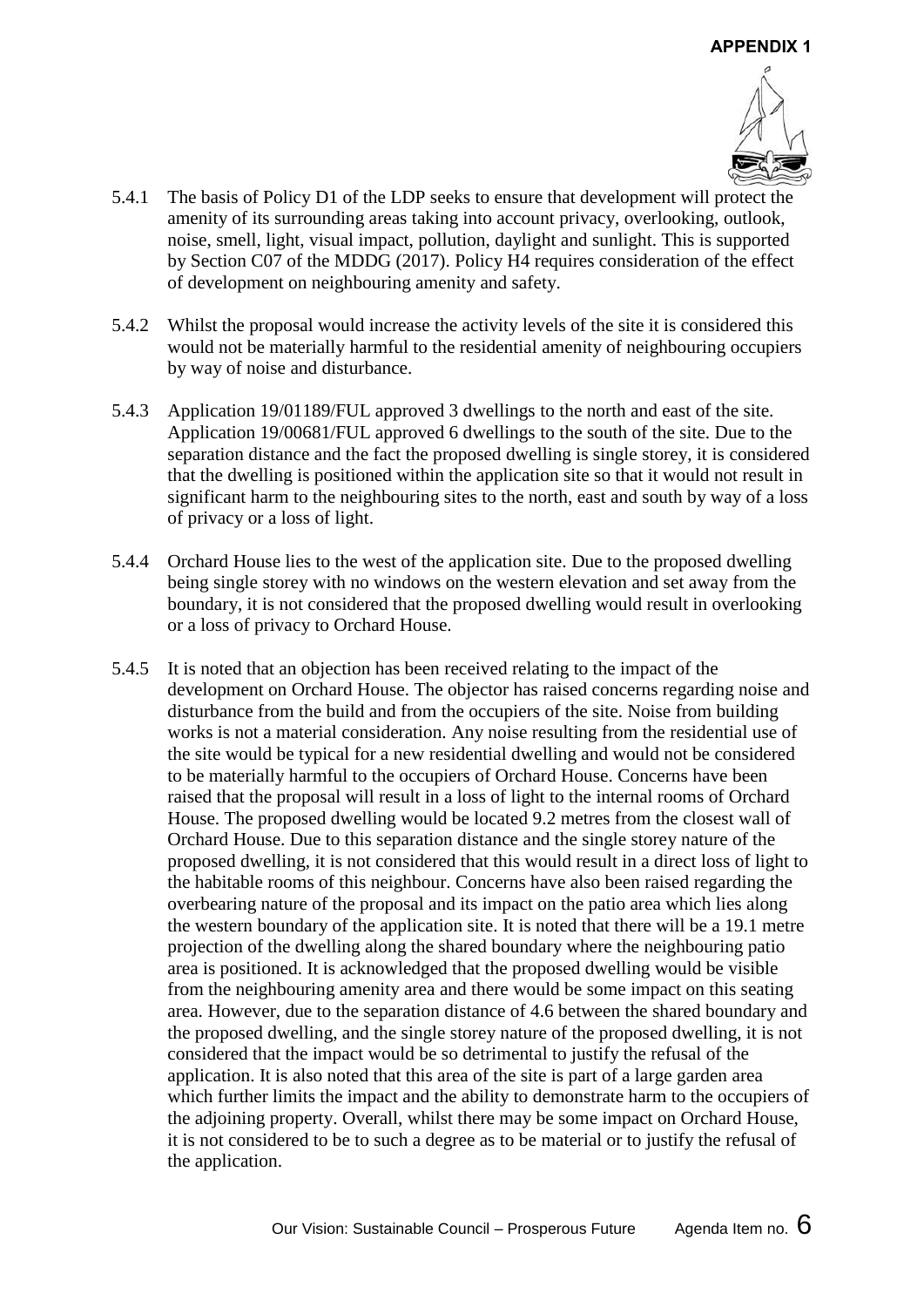

- 5.4.6 There is a two-storey dwelling being built to the south west of the application site, which was approved under the terms of 19/00400/FUL. Due to the proposal relating to a bungalow, the proposed development will not have a harmful impact on the residential amenity of this neighbour in terms of a loss of light or loss of privacy. This neighbouring dwelling has a first-floor window facing the amenity area of the application site which is located a minimum distance of 9.6 metres from the shared boundary between the two sites. Whilst there may be some views of the amenity area on the application site from this window, due to the separation distance, it is not considered that this would result in a harmful impact on the privacy of the occupiers of the dwelling on the application site to an extent that would justify the refusal of the application.
- 5.4.7 All other dwellings are considered to be located at a distance where the proposal would not result in significant harm to the residential amenity of other surrounding dwellings.

## 5.5 **Access, Parking and Highway Safety**

- 5.5.1 Policy T2 of the LDP aims to create and maintain an accessible environment, requiring development proposals, inter alia, to provide sufficient parking facilities having regard to the Council's adopted parking standards, which are expressed as minimum standards. Similarly, policy D1 of the approved LDP seeks to include safe and secure vehicle and cycle parking having regard to the Council's adopted parking standards and maximise connectivity within the development and to the surrounding areas.
- 5.5.2 Access to the site would be gained off of Stoney Hills, utilising partially an existing vehicular access. A new private access would also be formed to provide access to the dwelling on the site and the other dwellings within the cul-de-sac. The development would provide sufficient turning facilities within the site and as such, no adverse impact onto the existing network or the highway safety are raised. It is also noted that this access has been approved under the previous applications at the site. It is noted that footpath number 5 runs adjacent to the site known as Charwood, abutting the proposed access and therefore it is considered necessary to include a condition requiring the footpath to remain unobstructed at all times.
- 5.5.3 The dwelling will have two bedrooms and therefore two parking spaces are required. There would be one parking space on the drive measuring the required bay size of 2.9 metres by 5.5 metres. There will also be another parking space within the garage, which accords with the required internal measurements of 3 metres wide by 7 metres deep. Therefore, there are no objections in terms of parking provision. Conditions have been imposed to ensure the parking spaces will be set out and retained as such and so the garage will always remain available for parking.

## 5.6 **Private Amenity Space and Living Conditions of the Future Occupiers**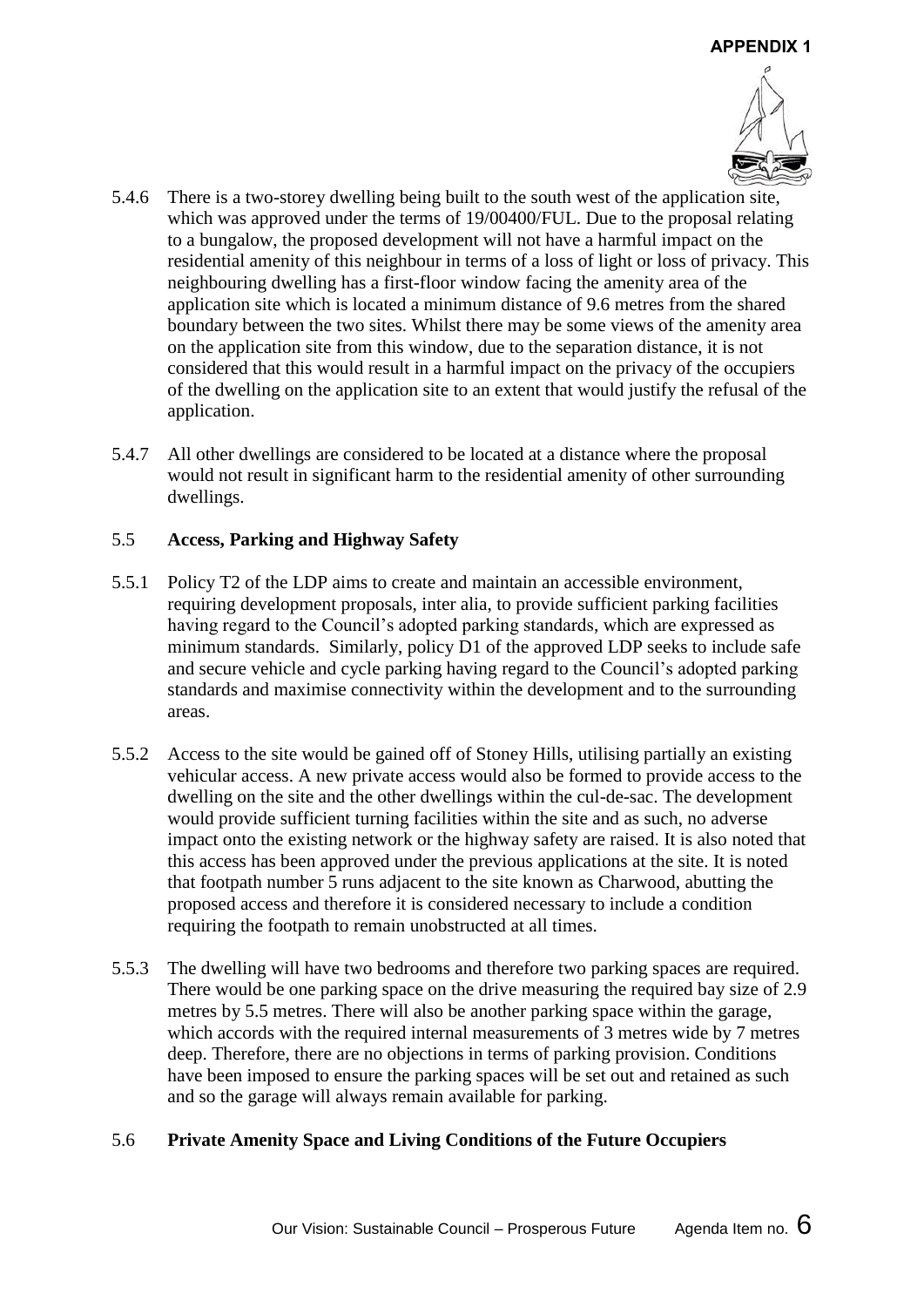

- 5.6.1 With regard to the size of amenity spaces, the Council has adopted the MDDG as supplementary planning guidance to support its policies in assessing applications for residential schemes. Policy D1 of the LDP indicates the need for amenity space in new development and that the spaces provided must be useable.
- 5.6.2 The garden area will measure over 189sqm and therefore there are no objections in relation to amenity space.
- 5.6.3 The dwelling would be positioned within the site so that the future occupiers of the dwelling would have suitable living conditions in terms of daylight and sunlight, outlook, access. The dwelling has been positioned with the lounge leading directly out to the garden to the south. It is considered that the main garden area is a fully usable amenity area and that the occupiers of the dwelling would not use the western area as primary private amenity area and therefore would not suffer from a loss of privacy.

#### 5.7 **Ecology regarding development within the Zone of Influence (ZoI) for the Essex Coast Recreational Avoidance Mitigation Strategy (RAMS)**

- 5.7.1 The application site falls within the 'Zone of Influence' for one or more of the European Designated Sites scoped into the emerging Essex Coast Recreational Disturbance Avoidance and Mitigation Strategy (RAMS). This means that residential developments could potentially have a significant effect on the sensitive features of these coastal European Designated Sites, through increased recreational pressure etc.
- 5.7.2 The development of one dwelling falls below the scale at which bespoke advice is given from Natural England. To accord with Natural England's requirements and standard advice an Essex Coast Recreational Disturbance Avoidance and Mitigation Strategy (RAMS) Habitat Regulation Assessment (HRA) Record has been completed to assess if the development would constitute a 'Likely Significant Effect' (LSE) to a European site in terms of increased recreational disturbance. The findings from the HRA Stage 1: Screening Assessment are listed below:

HRA Stage 1: Screening Assessment – Test 1 – The Significance Test

Is the development within the Zone of Influence (ZoI) for the Essex Coast RAMS with respect to the below sites? Yes

Does the planning application fall within the following development types? Yes – the application relates to one dwelling.

Proceed to HRA Stage 2: Appropriate Assessment to assess recreational disturbance impacts on the above designated sites.

Test 2 – The Integrity Test

Is the proposal for 100 houses  $+$  (or equivalent)? No.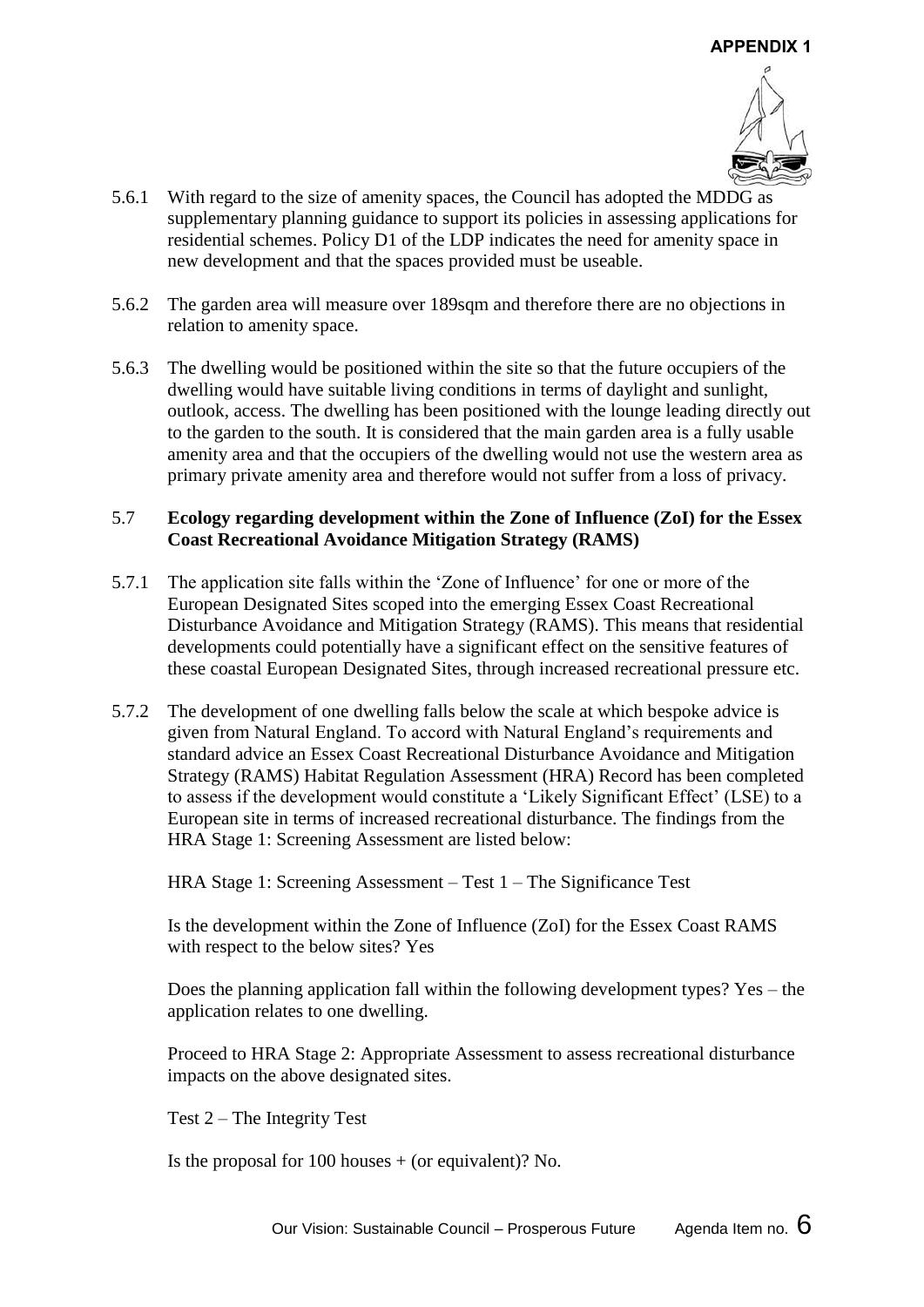

Is the proposal within or directly adjacent to one of the above European designated sites? No.

- 5.7.3 As the answer is no, it is advised that a proportionate financial contribution should be secured in line with the Essex Coast RAMS requirements. Provided this mitigation is secured, it can be concluded that this planning application will not have an adverse impact on the integrity of the European sites from recreational disturbance, when considered in combination with other development. Natural England does not need to be re-consulted on this Appropriate Assessment.
- 5.7.4 It is noted that the Essex Coast Recreational Avoidance and Mitigation Strategy is an adopted document. A flat rate tariff of £125.58 per new dwelling is identified within the Essex Coast Recreational Avoidance and Mitigation Strategy as the contribution to mitigate the impact of a new residential property. The agent has submitted a legal agreement to secure the abovementioned contribution and therefore, the impact of the development will be considered to be mitigated.

#### 5.8 **Sustainability and Planning Balance**

- 5.8.1 It is important to recognise the balance between the Local Plan policies relevant to the development under consideration and the position of the NPPF in respect of the LDP policies now considered to be out of date due to the lack of a 5YHLS. The tilted balance is engaged in this case and hence the local planning authority must give significant weight to the NPPF and its fundamental position of sustainable development which is the defining purpose of the planning system, as a material consideration.
- 5.8.2 The key priority within the NPPF, stated at paragraph's 7 and 8, is the provision of sustainable development. This requires any development to be considered against the three dimensions within the definition of 'sustainable development' providing for an economic, social and environmental objective as set out in the NPPF.
- 5.8.3 Notwithstanding the considerations as contained in those paragraph's, it is incumbent on the LPA, where appropriate to consider, as a matter of general planning judgment, the site specific or scheme specific reasons for refusal. However, it does mean that planning applications submitted for land which is unallocated or located outside defined settlement boundaries, as set out in local plan policies, could no longer be refused on those grounds alone.
- 5.8.4 In judging whether a residential scheme should be granted, it is necessary to set out the weight attributed to the planning benefits which the proposal offers in making up the current housing land supply shortfall, against the harm identified (if any) arising from the proposed development.
- 5.8.5 With regard to the 3 tests of sustainability, in economic terms, it is reasonable to assume that there may be some support for local trade from the development, and the additional unit may support local businesses within Burnham such as shops and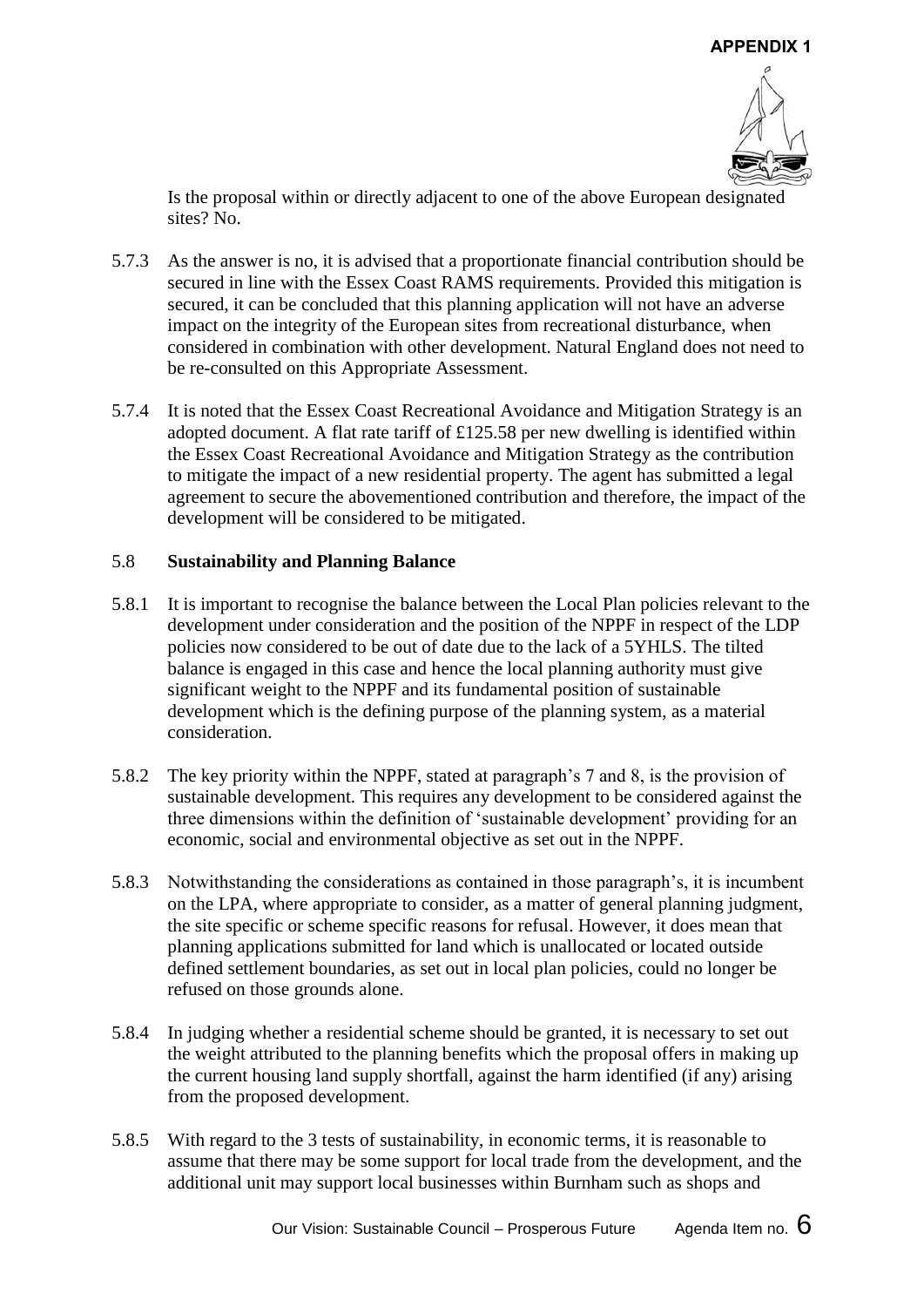

services. This would however be limited given the scale of the proposal. Equally, there is no guarantee that the construction would be undertaken by local businesses, with locally sourced materials. Any economic benefits would therefore be considered nominal.

- 5.8.6 In social terms the proposal would provide some support towards a vibrant and healthy community as the dwellings would be located within Burnham where there is access to local facilities, however this is limited, as mentioned in section 5.1, the occupiers of the site would still be reliant on private cars due to the proximity between the site and Burnham town centre and public transport routes. The dwelling proposed has 2 bedrooms and therefore provides some benefits towards the housing mix.
- 5.8.7 In environmental terms, whilst there are public transport links along Southminster Road, due to the location of the site along a private unmade unlit road with no footpath, it is not likely that the use of private cars will be decreased. However, the agent has confirmed that an air source heat pump, which is a renewable energy source, will be installed, which weighs in favour of the development.
- 5.8.8 It is noted that, as outlined in section 5.1, Inspectors have found the Stoney Hills area to be suitably accessible and sustainable and a suitable area for new housing. It is also considered that the fact it contributes towards the housing mix and provides benefits in terms of renewable energy and climate change would weigh in favour of the proposal and therefore the development can be found sustainable.

#### 5.9 **Other Material Considerations**

- 5.9.1 Policy D2 of the Approved MDLDP states that where appropriate, development will include measures to remediate land affected by contamination and locate development safely away from any hazardous source. Environmental Health have recommended conditions in relation to contamination; these are considered reasonable and therefore these will be imposed.
- 5.9.2 An Arboricultural report has been submitted detailing trees to be removed and retained. It is noted there is an Oak tree subject to a Tree Preservation Order (12/20) located within the northern access to the site. The Council's Tree Consultant has stated that there are creative construction techniques that could be utilised to facilitate the retention of this tree. The Agent has stated that they are agreeable to retaining the tree. Condition 21 has been imposed to ensure details regarding the protection and retention of this tree are submitted prior to commencement.

#### **6 Pre-Commencement Conditions**

6.1 Pre-commencement conditions are recommended in relation to a Construction Method Statement, contamination, trees and ground levels and approval for the use of these conditions has been provided by the applicant's agent on 04.02.2021.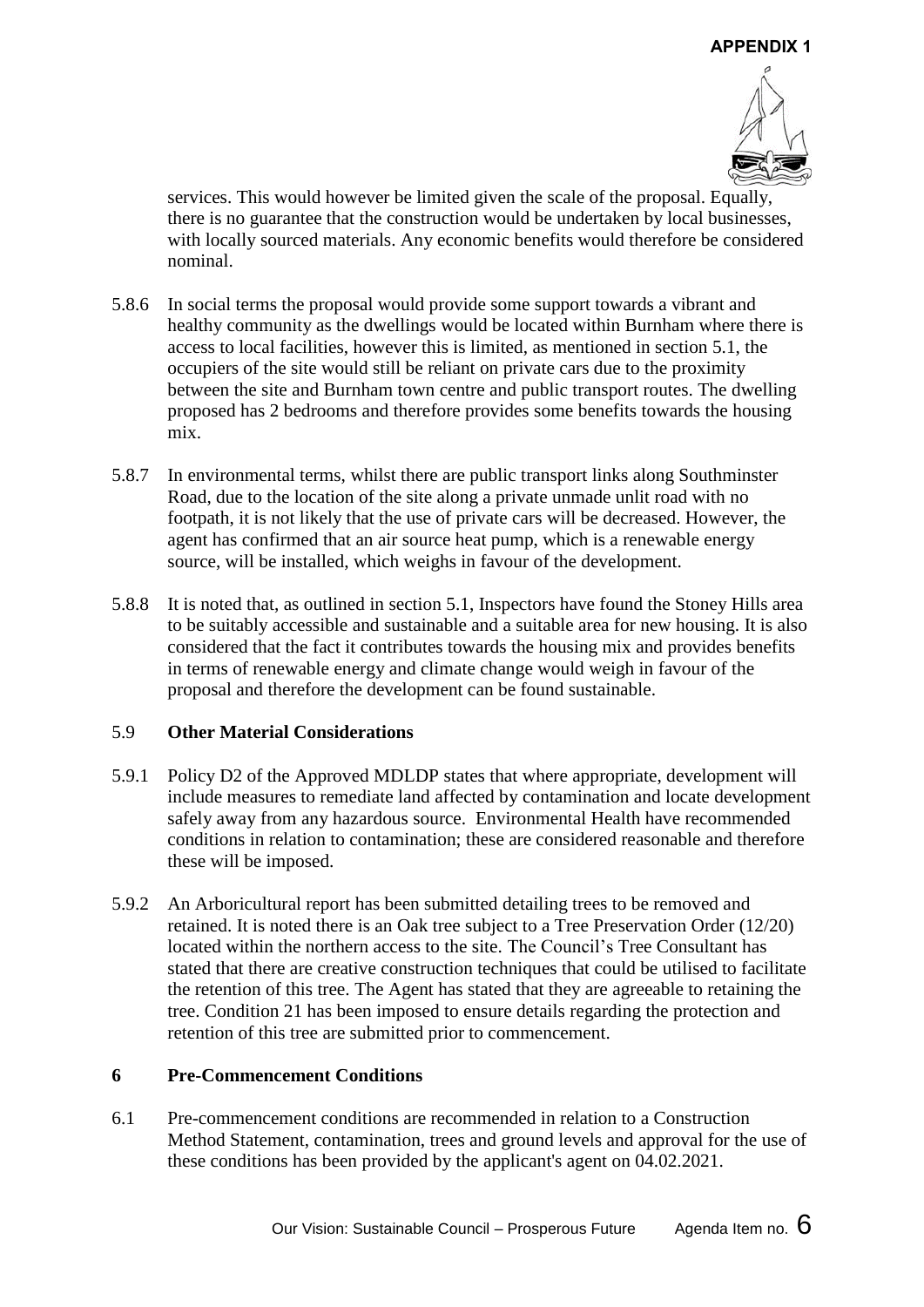

# **7 ANY RELEVANT SITE HISTORY**

- 20/00365/OUT Construct Cul-de-Sac Road with turning head and vehicular and pedestrian Access off Stoney Hills, erect one detached bungalow and detached garage, lay out parking spaces and garden – Refused
- 19/01189/FUL Construct cul-de-sac road with turning head and vehicular and pedestrian access off stoney hills, erect three detached bungalows and three detached garages, lay out parking spaces and form gardens and amenity areas (amended proposal) – Approved
- 19/00873/FUL Form Cul-de-Sac road with turning head and vehicular and pedestrian access off Stoney Hills, erect four detached bungalows, with associated detached garages, parking spaces and amenity areas – Withdrawn

# **8 CONSULTATIONS AND REPRESENTATIONS RECEIVED**

| <b>Name of Parish / Town</b>             | <b>Comment</b>                                                                                                                                                                                                                                                                                                                             | <b>Officer Response</b>                                  |
|------------------------------------------|--------------------------------------------------------------------------------------------------------------------------------------------------------------------------------------------------------------------------------------------------------------------------------------------------------------------------------------------|----------------------------------------------------------|
| Council                                  |                                                                                                                                                                                                                                                                                                                                            |                                                          |
| Burnham-on-Crouch<br><b>Town Council</b> | Object -<br>The proposed dwelling, as<br>a result of its style, design<br>and bulk, would result in a<br>contrived and dominant<br>development which would<br>cause significant and<br>undue harm to the<br>character and the<br>surrounding area. The<br>proposal is contrary to<br>policies S1, S2, D1 and<br>H <sub>4</sub> of the LDP. | Comments noted. See<br>section 5.3.                      |
|                                          | MDC has it's 5-year plus<br>land supply.                                                                                                                                                                                                                                                                                                   | The Council does not have<br>a 5YHLS. See section 5.1.   |
|                                          | Overlooking loss of<br>privacy to immediate<br>property.                                                                                                                                                                                                                                                                                   | Comments noted. See<br>section 5.4 and 5.6.              |
|                                          | This is an<br>overdevelopment of the<br>site having 53 houses                                                                                                                                                                                                                                                                              | See section 5.1. The site is<br>an infill plot and would |

8.1 Representations received from Parish / Town Councils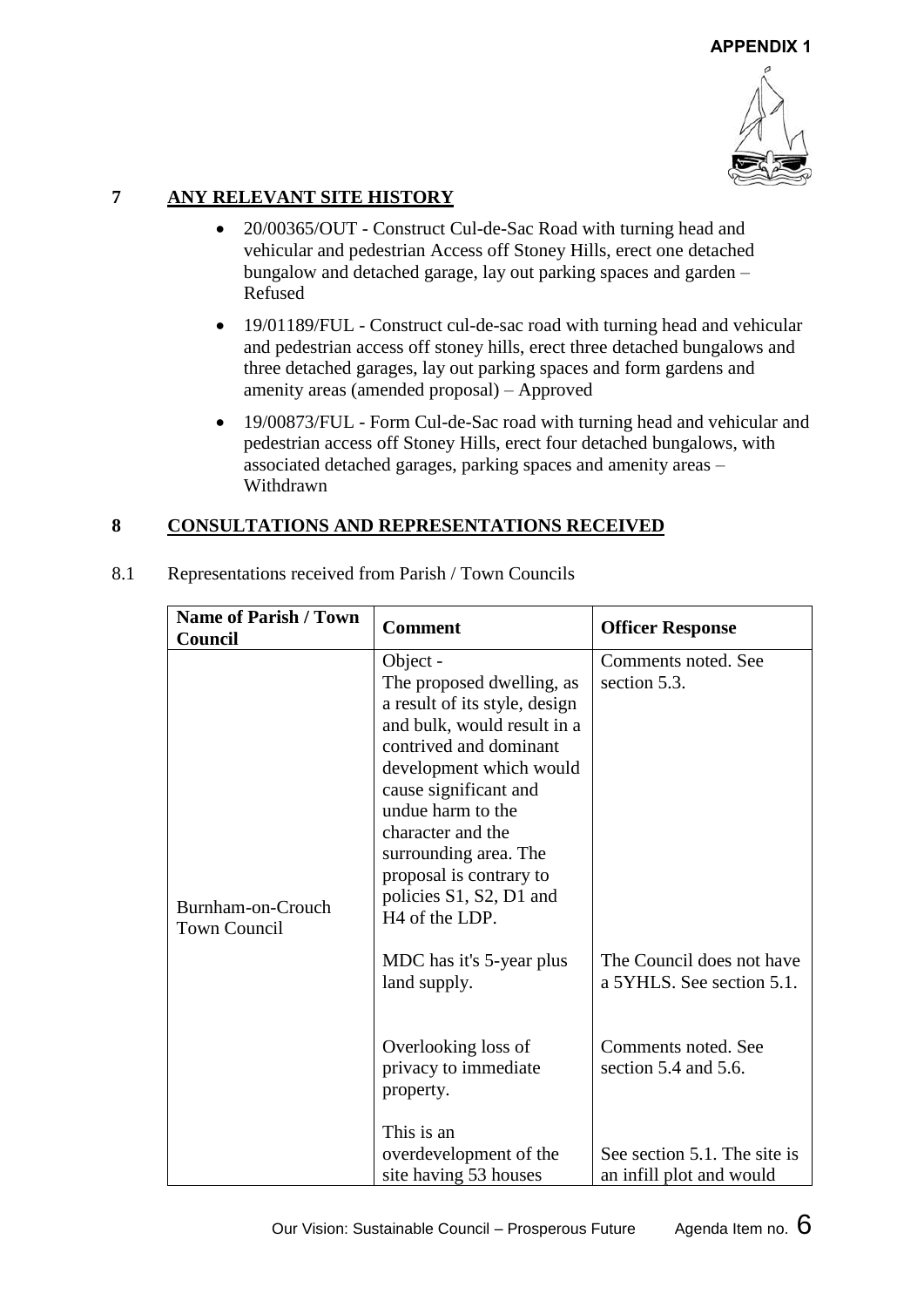

| <b>Name of Parish / Town</b><br>Council | <b>Comment</b>                                                                   | <b>Officer Response</b>                                              |
|-----------------------------------------|----------------------------------------------------------------------------------|----------------------------------------------------------------------|
|                                         | already being approved on<br>Stoney Hills, outside the<br>NDP & LDP allocations. | not result in<br>overdevelopment. Toney<br>Hills has been considered |
|                                         | It is outside the<br>development boundary.                                       | a sustainable location by<br>Inspectors.                             |

#### 8.2 Statutory Consultees and Other Organisations

| <b>Name of Statutory</b><br><b>Consultee / Other</b><br>Organisation | <b>Comment</b>                                     | <b>Officer Response</b>                                        |
|----------------------------------------------------------------------|----------------------------------------------------|----------------------------------------------------------------|
| <b>Highways Authority</b>                                            | No response at the time of<br>writing this report. | Any comments will be<br>included within the<br>members update. |

# 8.3 Internal Consultees

| <b>Name of Internal</b><br><b>Consultee</b> | <b>Comment</b>                          | <b>Officer Response</b> |
|---------------------------------------------|-----------------------------------------|-------------------------|
| <b>Environmental Health</b><br>l`eam        | No objections subject to<br>conditions. | Comments noted.         |

# 8.4 External Consultees

| <b>Name of External</b><br><b>Consultee</b> | <b>Comment</b>                                                                                             | <b>Officer Response</b>                                                                                                                                         |
|---------------------------------------------|------------------------------------------------------------------------------------------------------------|-----------------------------------------------------------------------------------------------------------------------------------------------------------------|
| <b>Tree Consultant</b>                      | The TPO Oak tree near to<br>the access can be retained<br>if creative construction<br>techniques are used. | Comments noted. The<br>Agent has confirmed they<br>are agreeable to retaining<br>this tree. Condition 21<br>imposed to ensure further<br>details are submitted. |

- 8.5 Representations received for this application:
- 8.5.1 Representations received objecting to the application (summarised):

1 letter of objection has been received.

| <b>Objection Comment</b>                                                         | <b>Officer Response</b>                                             |
|----------------------------------------------------------------------------------|---------------------------------------------------------------------|
| The development is not sustainable.                                              | Please see section 5.1 and 5.8.                                     |
| The land has restrictive covenants to<br>protect against overdevelopment, impact | Restrictive covenants are not a material<br>planning consideration. |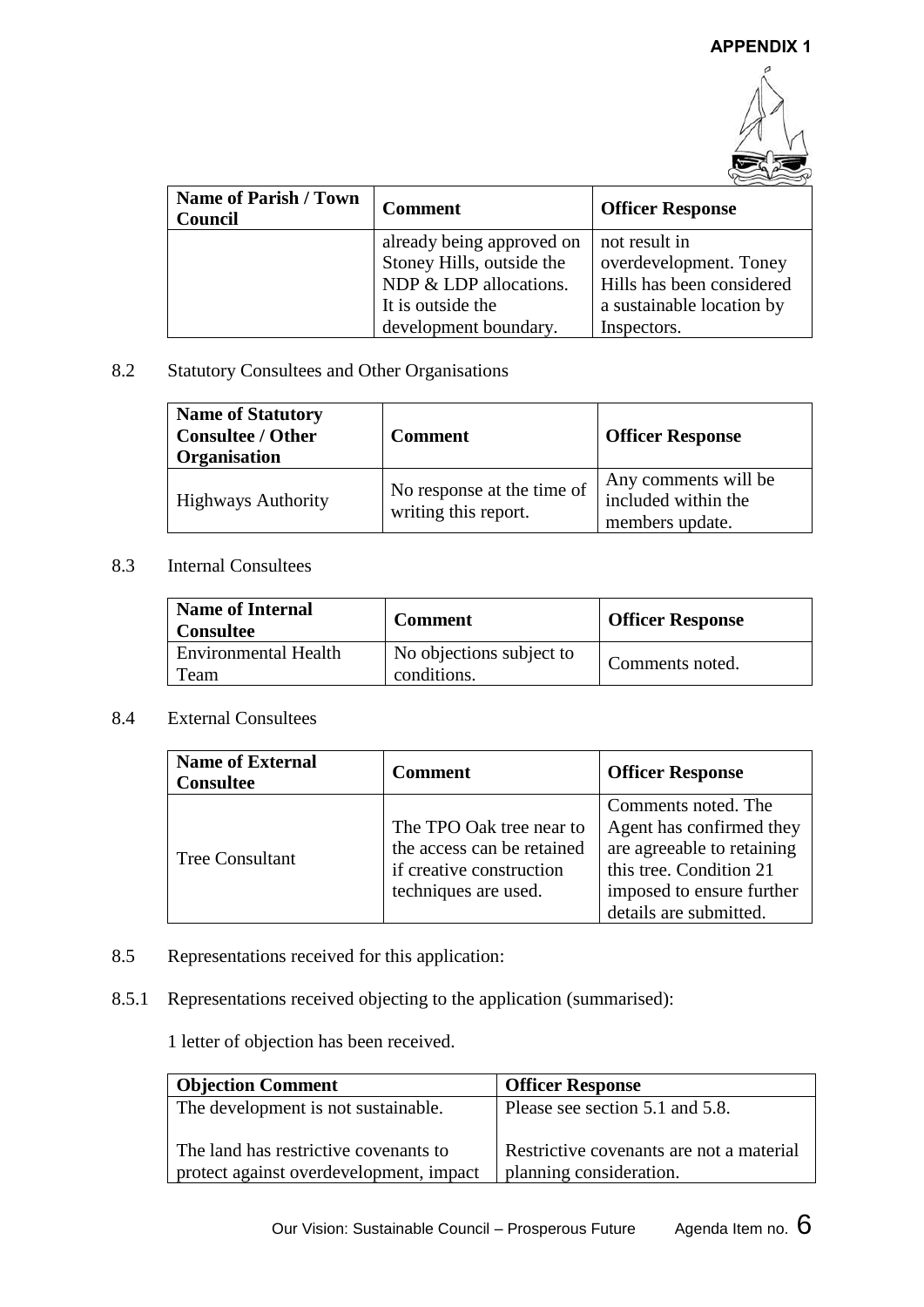

| <b>Objection Comment</b>                                                                                                                                                                                                                                                                                                                              | <b>Officer Response</b>                                                                                                                                                                        |
|-------------------------------------------------------------------------------------------------------------------------------------------------------------------------------------------------------------------------------------------------------------------------------------------------------------------------------------------------------|------------------------------------------------------------------------------------------------------------------------------------------------------------------------------------------------|
| on neighbours, highway safety,<br>landscaping, noise etc.                                                                                                                                                                                                                                                                                             |                                                                                                                                                                                                |
| Permission was only granted for the other<br>3 bungalows around the site when the<br>bungalow on the application site was<br>removed due to its impact on Orchard<br>House.                                                                                                                                                                           | Comments noted. The concerns raised<br>were regarding the impact from Orchard<br>House on the application site.                                                                                |
| Previous application was refused and not<br>much has changed in this application.                                                                                                                                                                                                                                                                     | Comments noted. Amended plans have<br>now been received showing a different<br>layout.                                                                                                         |
| Concerns over impact on Orchard House<br>and their amenity space/patio area which<br>lies along the boundary with the<br>application site. $-$ loss of light to<br>habitable rooms, noise pollution, privacy,<br>overlooking, dominate the side/back of<br>orchard house, noise and disturbance<br>from the build and occupants of both<br>properties | Comments noted. See section 5.4.                                                                                                                                                               |
| Loss of view                                                                                                                                                                                                                                                                                                                                          | This is not a material planning<br>consideration.                                                                                                                                              |
| The proposal will impact on the<br>permitted development rights of orchard<br>house along the eastern boundary.                                                                                                                                                                                                                                       | Comments noted. It is not clear exactly<br>which permitted development rights are<br>being referred to however speculative<br>future development is not a reason to<br>object to the proposal. |
| Plans are not accurate as they do not<br>show the dwelling approved to the south<br>of orchard house                                                                                                                                                                                                                                                  | Comments noted. An amended location<br>and site plan have been provided<br>showing the dwelling being built to the<br>south west of the site.                                                  |
| Traffic, emergency vehicle access,<br>suitability of Stoney Hills to take these<br>kinds of developments                                                                                                                                                                                                                                              | Comments noted. Within the appeal<br>decisions for new dwellings in Stoney<br>Hills, Inspectors have accepted this to<br>be a reason to object to new<br>development in the area.              |
| Lack of infrastructure to take additional<br>development.                                                                                                                                                                                                                                                                                             | Within the appeal decisions for new<br>dwellings in Stoney Hills, Inspectors<br>have not raised a lack of infrastructure                                                                       |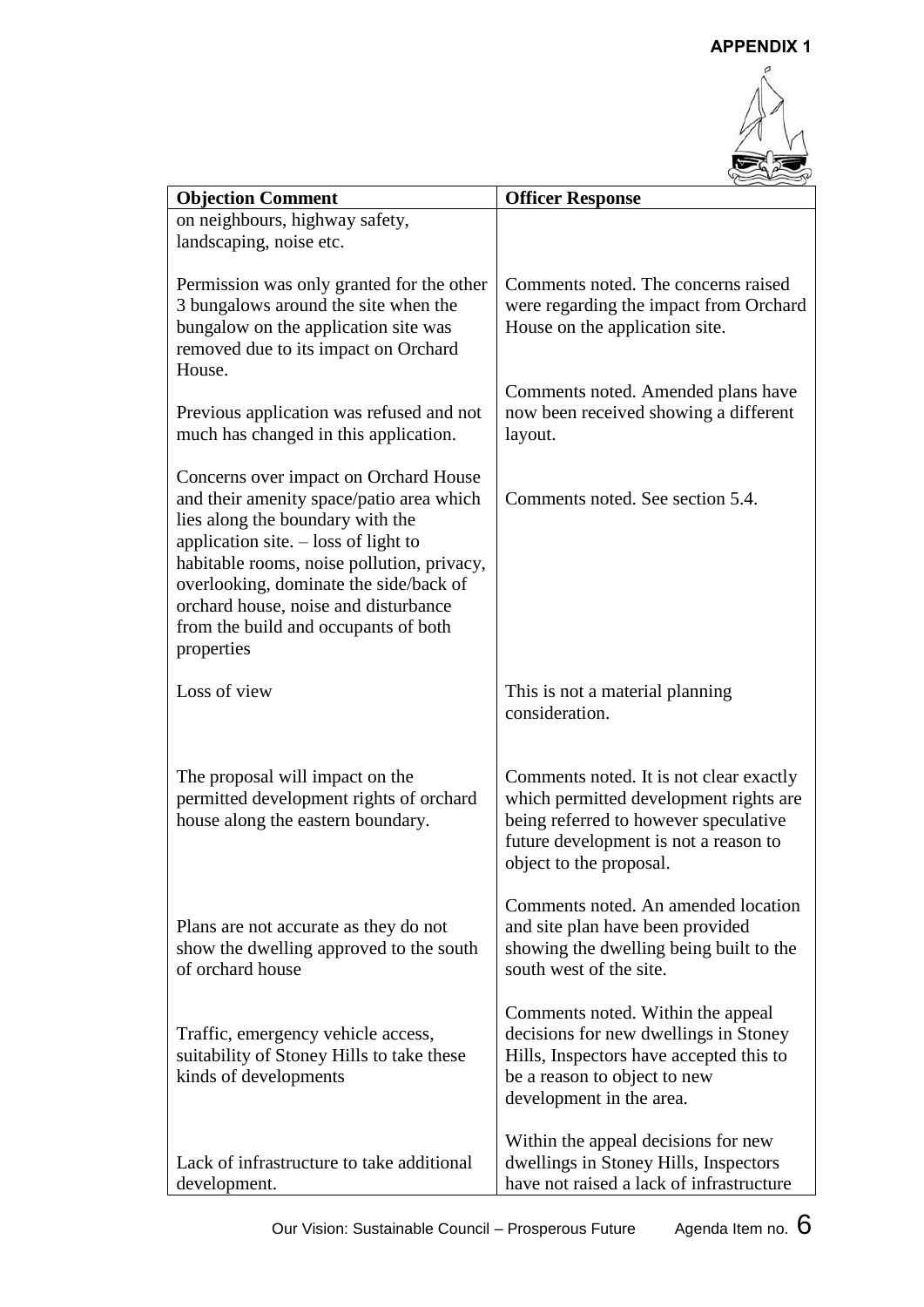

| <b>Objection Comment</b> | <b>Officer Response</b>                                                   |
|--------------------------|---------------------------------------------------------------------------|
|                          | as a concern; it would be unreasonable<br>to raise this as a concern now. |

## **9. PROPOSED CONDITIONS**

1 The development hereby permitted shall be begun before the expiration of three years from the date of this permission.

REASON: To comply with Section 91(1) The Town & Country Planning Act 1990 (as amended).

2 The development hereby permitted shall be carried out in accordance with the following approved plans: 1150/10 rev A, 1150/18 rev A, 1150/19 rev A, 1150/20, 1150/21.

REASON: To ensure that the development is carried out in accordance with the details as approved.

3 Prior to their use in the development hereby approved, written details and photographs of the external materials to be used in the development hereby approved shall be submitted to and approved by the Local Planning Authority. The development shall be undertaken in accordance with the details as approved.

REASON: In the interest of the character and appearance of the conservation area in accordance with policy D1 of the approved Local Development Plan and the guidance contained in the Maldon District Design Guide (2017) and the National Planning Policy Framework.

- 4 Prior to works above ground level, full details of both hard and soft landscape works shall be submitted to and approved in writing by the local planning authority prior to any works occurring above ground level at the application site. These details shall include, for example:
	- i. Proposes finished levels contours;
	- ii. Means of enclosure;
	- iii. Car parking layouts;
	- iv. Other vehicle and pedestrian access and circulation areas;
	- v. Hard surfacing materials;
	- vi. Minor artefacts and structures (e.g furniture, play equipment, refuse or other storage units, signs, lighting);
	- vii. Proposed and existing functional services above and below ground (e.g drainage power, communications cables, pipelines etc, indicating lines, manholes, supports);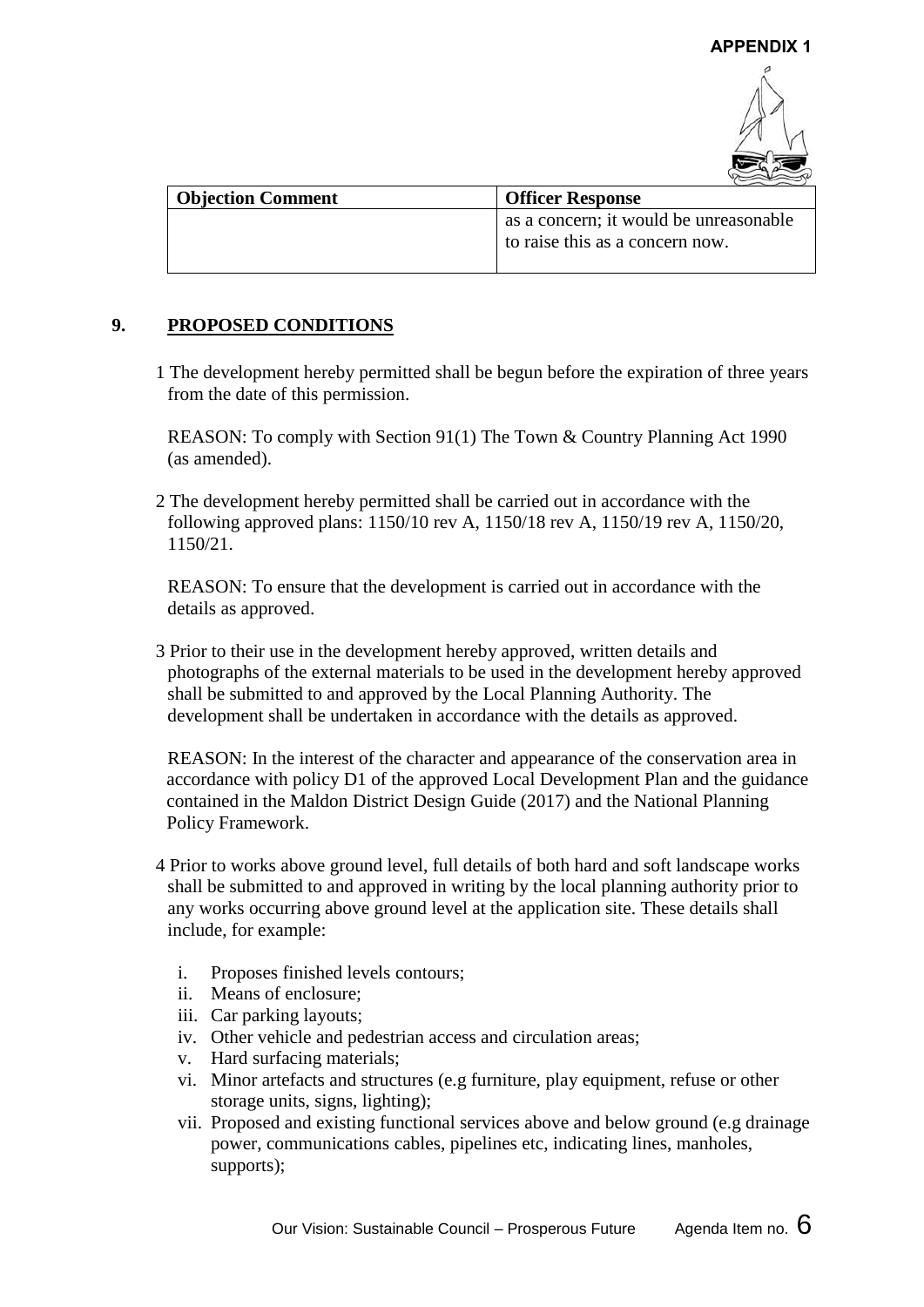

viii. Retained historic landscape features and proposals for restoration, where relevant.

The soft landscape works shall be carried out as approved within the first available planting season (October to March inclusive) following the occupation of any part of the development hereby approved unless otherwise agreed in writing by the local planning authority. If within a period of five years from the date of the planting of any tree or plant, or any tree or plant planted in its replacement, is removed, uprooted, destroyed, dies, or becomes, in the opinion of the local planning authority, seriously damaged or defective, another tree or plant of the same species and size as that originally planted shall be planted in the same place, unless the local planning authority gives its written consent to any variation.

The hard landscape works shall be carried out as approved prior to the first use / occupation of the development hereby approved and retained and maintained as such thereafter.

REASON: To secure appropriate landscaping of the site in the interests of visual amenity and the character of the area, in accordance with policy D1 of the approved Local Development Plan and the guidance contained in the Maldon District Design Guide (2017) and the National Planning Policy Framework.

5 Details of the siting, height, design and materials of the treatment of all boundaries including gates, fences, walls, railings and piers shall be submitted to and approved in writing by the local planning authority prior to first use/occupation of the development hereby approved. The screening as approved shall be constructed prior to the first use/occupation of the development to which it relates and be retained as such thereafter.

REASON: To ensure the use of appropriate details to safeguard the character and appearance of the area, in accordance with policy D1 of the approved Local Development Plan and the guidance contained in the Maldon District Design Guide (2017) and the National Planning Policy Framework.

6 Notwithstanding the provisions of Article 3 of the Town & Country Planning (General Permitted Development) Order 2015 (or any Order amending, revoking or re-enacting that Order) no garages, extensions or separate buildings (other than incidental outbuildings not exceeding 10 cubic metres in volume) shall be erected within the site without planning permission having been obtained from the local planning authority.

REASON: In the interest of the amenity of neighbouring properties and to safeguard the character of the area in accordance with the requirements of policies D1 and H4 of the Maldon District Local Development Plan and the provision and guidance as contained within the National Planning Policy Framework.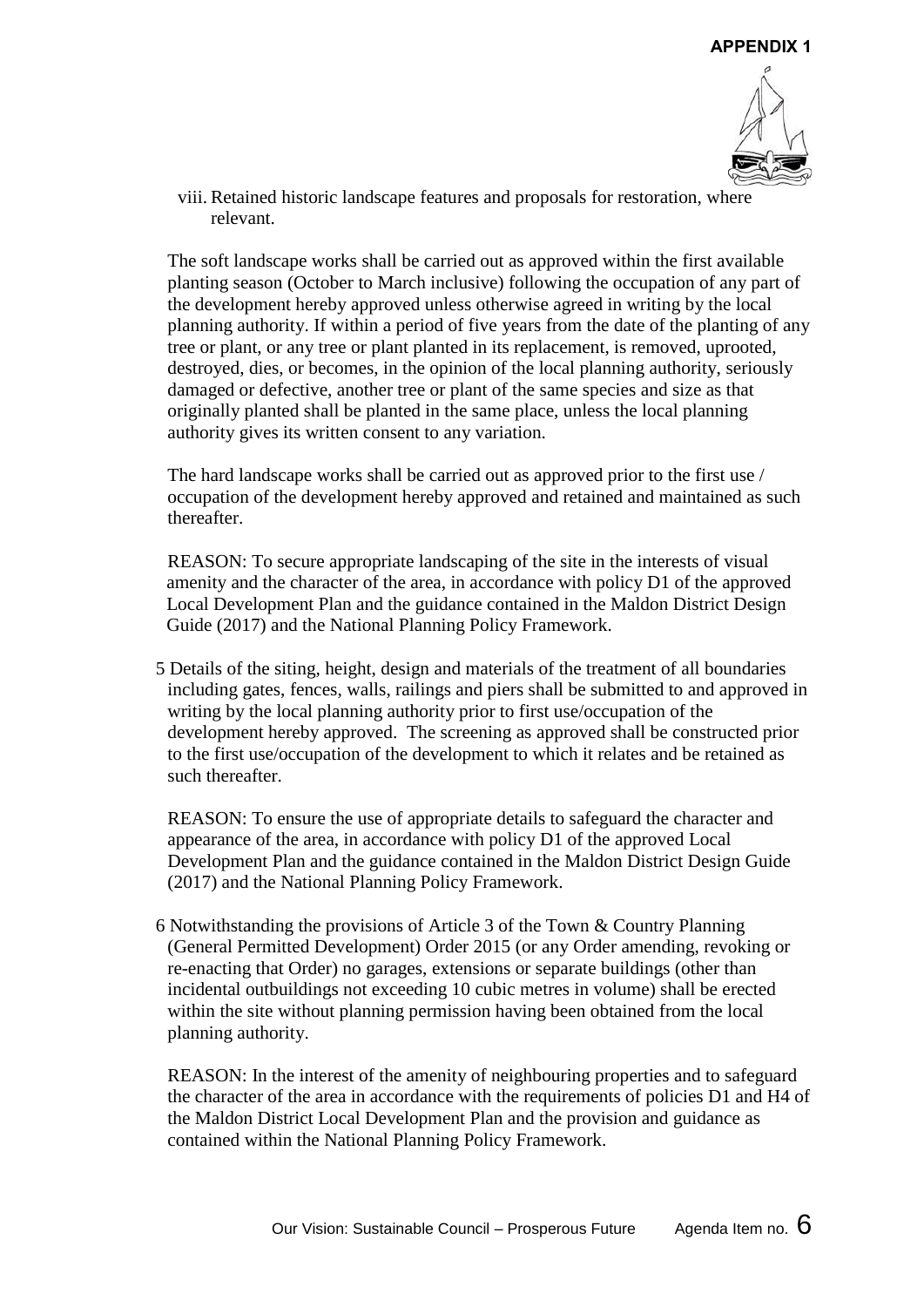

7 Notwithstanding the provisions of Article 3 of the Town & Country Planning (General Permitted Development) Order 2015 (or any Order amending, revoking or re-enacting that Order) no dormer window or other form of addition or opening shall be constructed in the roof or gable walls of the building hereby permitted without planning permission having been obtained from the local planning authority.

REASON: To protect the visual amenity of the rural area and the amenities of the neighbouring occupiers in accordance with Policies D1 and H4 of the Maldon District Local Development Plan and the Maldon District Design Guide.

- 8 No development shall take place, including any works of demolition, until a Construction Method Statement has been submitted to, and approved in writing by, the local planning authority. The approved Statement shall be adhered to throughout the construction period. The Statement shall provide for:
	- The parking of vehicles of site operatives and visitors
	- Loading and unloading of plant and materials
	- Storage of plant and materials used in constructing the development
	- The erection and maintenance of security hoarding including decorative displays and facilities for public viewing, where appropriate
	- Wheel washing facilities
	- Measures to control the emission of dust and dirt during construction
	- A scheme for recycling/disposing of waste resulting from demolition and construction works

REASON: To prevent the undue contamination of the site in accordance with policy D2 of the approved Maldon District Development Local Plan.

9 Notwithstanding the details submitted with this application, no development shall commence, other than that required to carry out additional necessary investigation which in this case includes demolition, site clearance, removal of underground tanks and old structures, and any construction until an investigation and risk assessment has been submitted to and approved in writing by the local planning authority. The report of the findings must include:

i) A preliminary risk assessment to include historical information of how each part of the site has been used in the past;

ii) A survey of the extent, scale and nature of contamination;

iii) an assessment of the potential risks to:

a) Human health,

b) Property (existing or proposed) including buildings, crops, livestock, etc, woodland and service lines and pipes,

c) Adjoining land.

d) Groundwaters and surface waters,

e) Ecological systems

f) Archaeological sites and ancient monuments;

iv) An appraisal of remedial options, and proposal of the preferred option(s). This shall include timescales and phasing of remediation works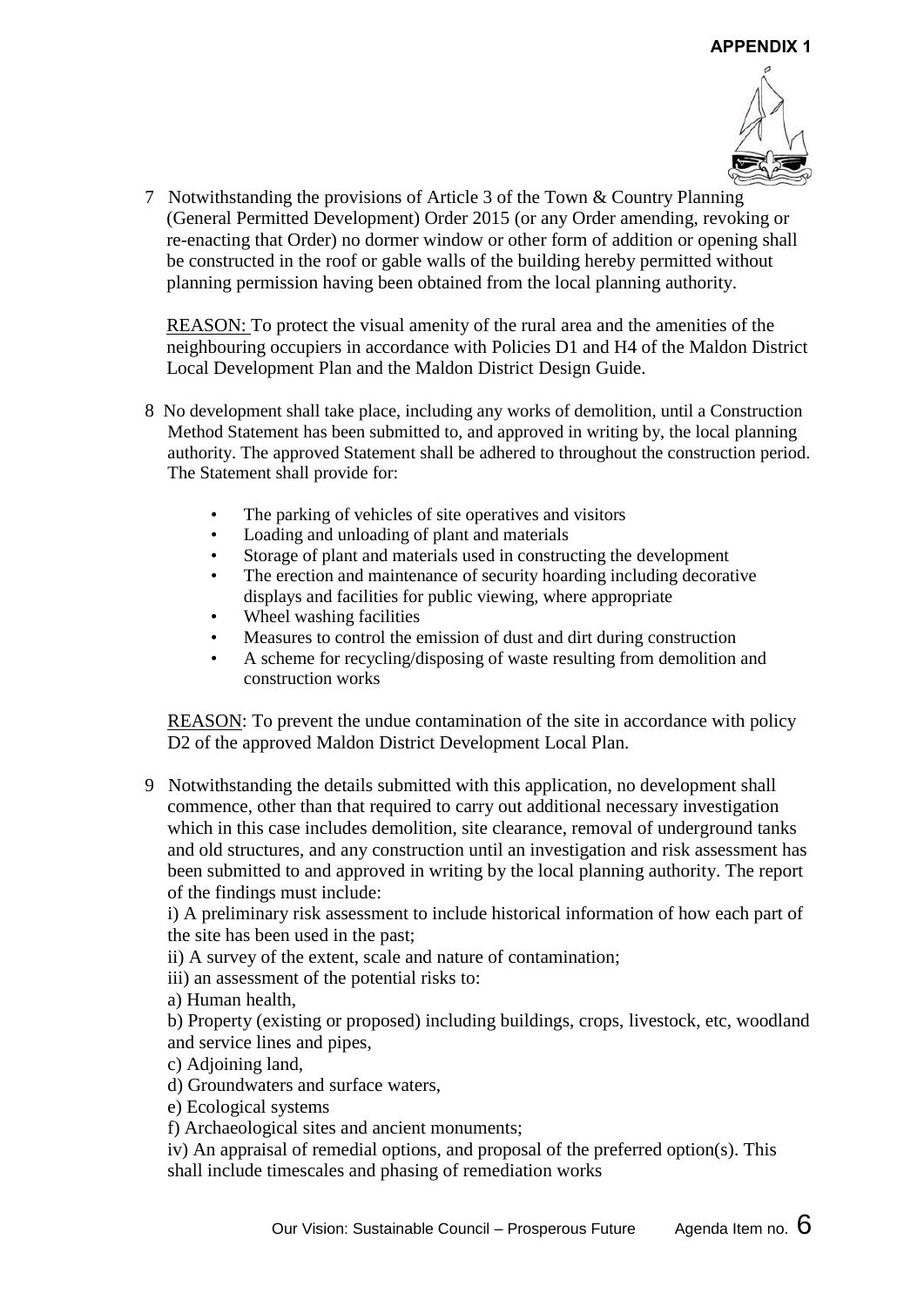

This must be conducted by a competent person and in accordance with DEFRA and the Environment Agency's 'Model Procedures for the Management of Land Contamination, CLR 11' and the Essex Contaminated Land Consortium's 'Technical Guidance for Applicants and Developers' and is subject to the approval in writing of the Local Planning Authority.

REASON: To prevent the undue contamination of the site in accordance with policy D2 of the approved Maldon District Development Local Plan.

10 No development shall commence, other than that required to carry out additional necessary investigation which in this case includes demolition, site clearance, removal of underground tanks and old structures, and any construction until an investigation and risk assessment has been conducted and submitted to and approved in writing by the local planning authority. The report of the findings must include: This must be conducted by a competent person and in accordance with DEFRA and the Environment Agency's 'Model Procedures for the Management of Land Contamination, CLR 11' and the Essex Contaminated Land Consortium's 'Technical Guidance for Applicants and Developers' and is subject to the approval in writing of the Local Planning Authority.

This shall include an appraisal of remedial options, and proposal of the preferred option(s). This shall include timescales and phasing of remediation works. This must be conducted by a competent person and in accordance with DEFRA and the Environment Agency's 'Model Procedures for the Management of Land Contamination, CLR 11' and the Essex Contaminated Land Consortium's 'Technical Guidance for Applicants and Developers' and is subject to the approval in writing of the Local Planning Authority.

REASON: To prevent the undue contamination of the site in accordance with policy D2 of the approved Maldon District Development Local Plan.

11 No development shall commence, other than where necessary to carry out additional investigation, until a detailed remediation scheme to bring the site to a condition suitable for the intended use by removing unacceptable risks to human health, buildings and other property and the natural and historical environment has been submitted to and approved in writing by the local planning authority. The scheme must include all works to be undertaken, proposed remediation objectives and remediation criteria, timetable of works and site management procedures. The scheme must ensure that the site will not qualify as contaminated land under Part 2A of the Environmental Protection Act 1990 in relation to the intended use of the land after remediation. The development hereby permitted shall not commence until the measures set out in the approved scheme have been implemented, unless otherwise agreed in writing by the Local Planning Authority. The Local Planning Authority may give approval for the commencement of development prior to the completion of the remedial measures when it is deemed necessary to do so in order to complete the agreed remediation scheme. The Local Planning Authority must be given two weeks written notification of commencement of the remediation scheme works.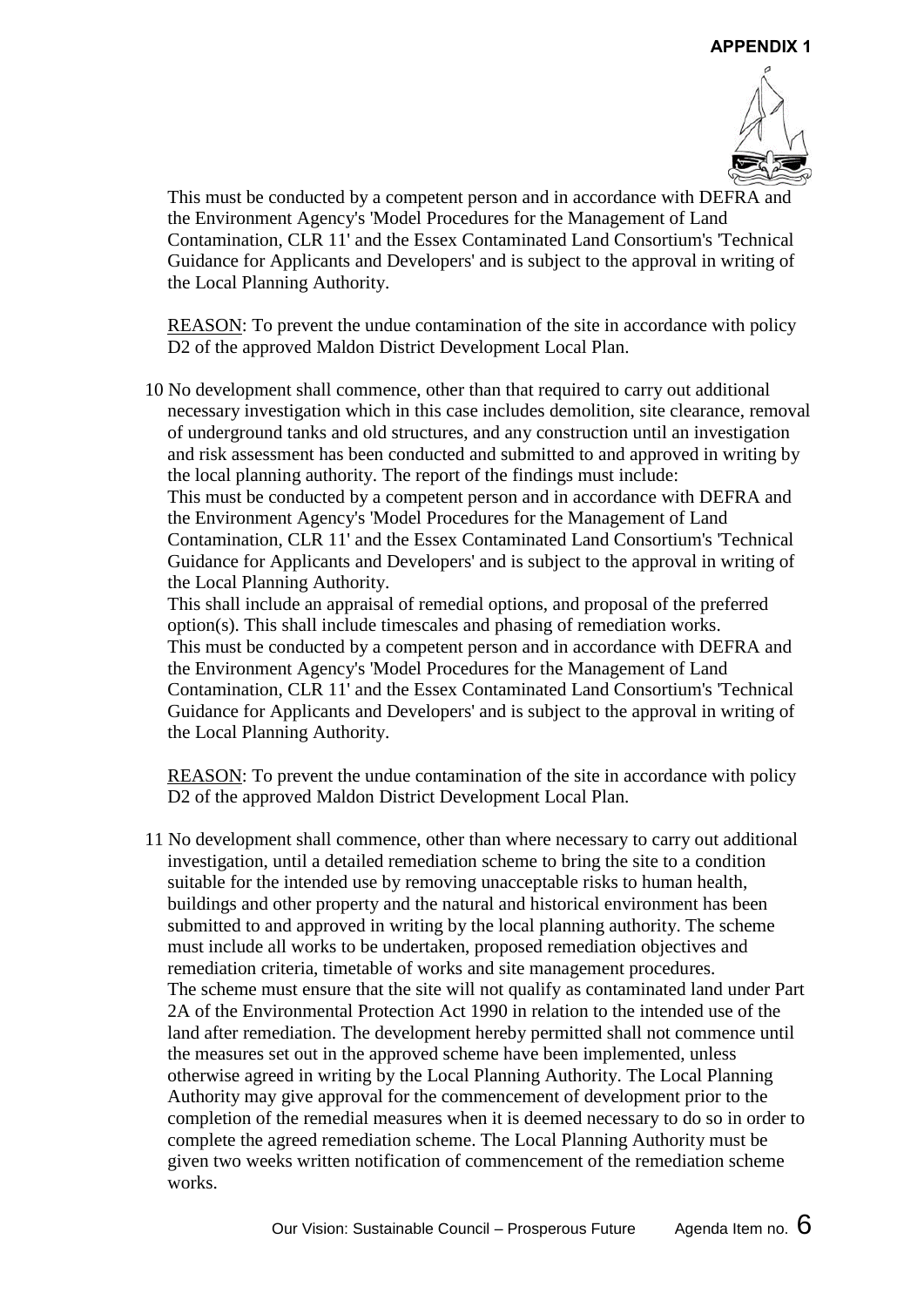

This shall be conducted in accordance with the Essex Contaminated Land Consortium's 'Land Affected by Contamination: Technical Guidance for Applicants and Developers' and DEFRA and the Environment Agency's 'Model Procedures for the Management of Land Contamination, CLR 11'. The development hereby permitted shall not commence until the measures set out in the approved report have been implemented

REASON: To prevent the undue contamination of the site in accordance with policy D2 of the approved Maldon District Development Local Plan.

12 The approved remediation scheme must be carried out in accordance with its terms prior to the commencement of development other than that required to carry out remediation, unless otherwise agreed in writing by the Local Planning Authority. The Local Planning Authority must be given two weeks written notification of commencement of the remediation scheme works.

Following completion of measures identified in the approved remediation scheme, a verification report that demonstrates the effectiveness of the remediation carried out must be produced and submitted to the Local Planning Authority for approval. The written verification shall include that:

i) All contaminated material removed from the site is removed by an appropriate licensed contractor to a facility approved by the Environment Agency ii) All imported material is suitable for its intended use

iii) All agreed remediation measures identified as necessary in the contaminated land assessment have been undertaken to render the site suitable for the use specified This must be conducted by a competent person and in accordance with DEFRA and the Environment Agency's 'Model Procedures for the Management of Land Contamination, CLR 11' and the Essex Contaminated Land Consortium's 'Technical Guidance for Applicants and Developers' and is subject to the approval in writing of the Local Planning Authority.

REASON: To prevent the undue contamination of the site in accordance with policy D2 of the approved Maldon District Development Local Plan

13 No development works above ground level shall occur until details of the foul drainage scheme to serve the development shall be submitted to and agreed in writing by the local planning authority. The agreed scheme shall be implemented as approved prior to the first occupation of the development.

REASON: To prevent the undue contamination of the site in accordance with policy D2 of the approved Maldon District Development Local Plan

14 An Air Source Heat Pump shall be installed at the site and shall be retained as such thereafter.

REASON: In the interests of renewable energy and climate change, in accordance with policies D1 and D2 of the Maldon District Development Local Plan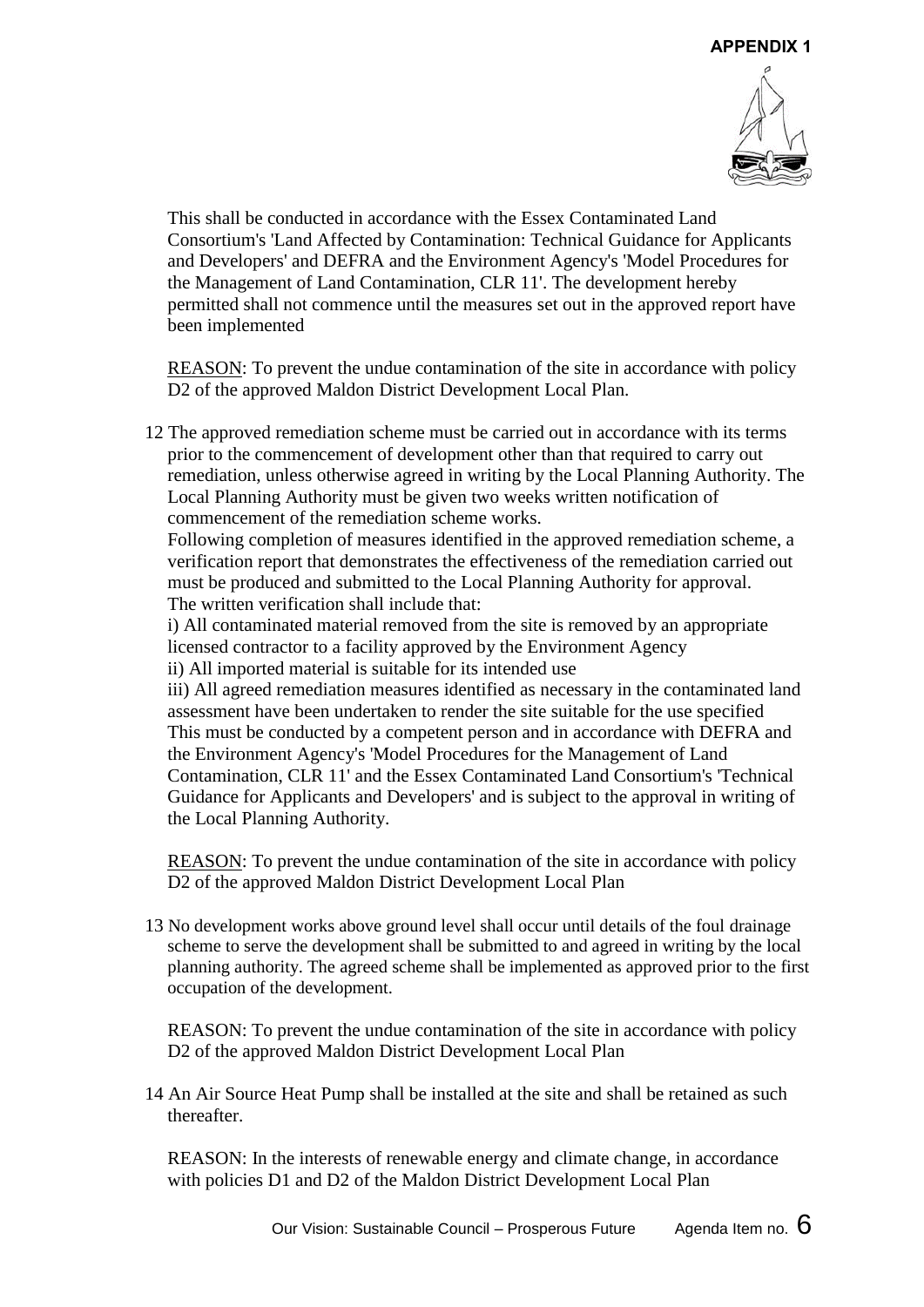

- 15 No development works above ground level shall occur until details of the surface water drainage scheme to serve the development shall be submitted to and agreed in writing by the local planning authority. The agreed scheme shall be implemented prior to the first occupation of the development. The scheme shall ensure that for a minimum:
	- 1) The development should be able to manage water on site for 1 in 100 year events plus 40% climate change allowance.
	- 2) Run-off from a greenfield site for all storm events that have a 100% chance of occurring each year (1 in 1 year event) inclusive of climate change should be no higher than 10/ls and no lower than 1/ls. The rate should be restricted to the 1 in 1 greenfield rate or equivalent greenfield rates with long term storage (minimum rate 1l/s) or 50% betterment of existing run off rates on brownfield sites (provided this does not result in a runoff rate less than greenfield) or 50% betterment of existing run off rates on brownfield sites (provided this does not result in a runoff rate less than greenfield)

You are advised that in order to satisfy the soakaway condition the following details will be required:- details of the area to be drained, infiltration rate (as determined by BRE Digest 365), proposed length, width and depth of soakaway, groundwater level and whether it will be rubble filled.

Where the local planning authority accepts discharge to an adopted sewer network you will be required to provide written confirmation from the statutory undertaker that the discharge will be accepted.

REASON: To prevent the undue contamination of the site in accordance with policy D2 of the approved Maldon District Development Local Plan.

16 No works related to the alteration of ground levels at the site and no works above ground level shall occur until details of existing ground levels and proposed finished ground levels, and their relationship to the adjoining land, and floor levels have been submitted to and approved in writing by the local planning authority. The development shall be carried out in accordance with the approved details.

REASON: To ensure the development is in keeping with the character and appearance of the surrounding area, in accordance with policy D1 of the Maldon District Local Development Plan.

17 The dwelling hereby approved shall not be occupied until two car parking spaces have been provided, ne on the driveway and one in the garage, as shown on plan 1150/18. The car parking hereby approved shall be retained for the use of occupiers or visitors to the residential units in perpetuity.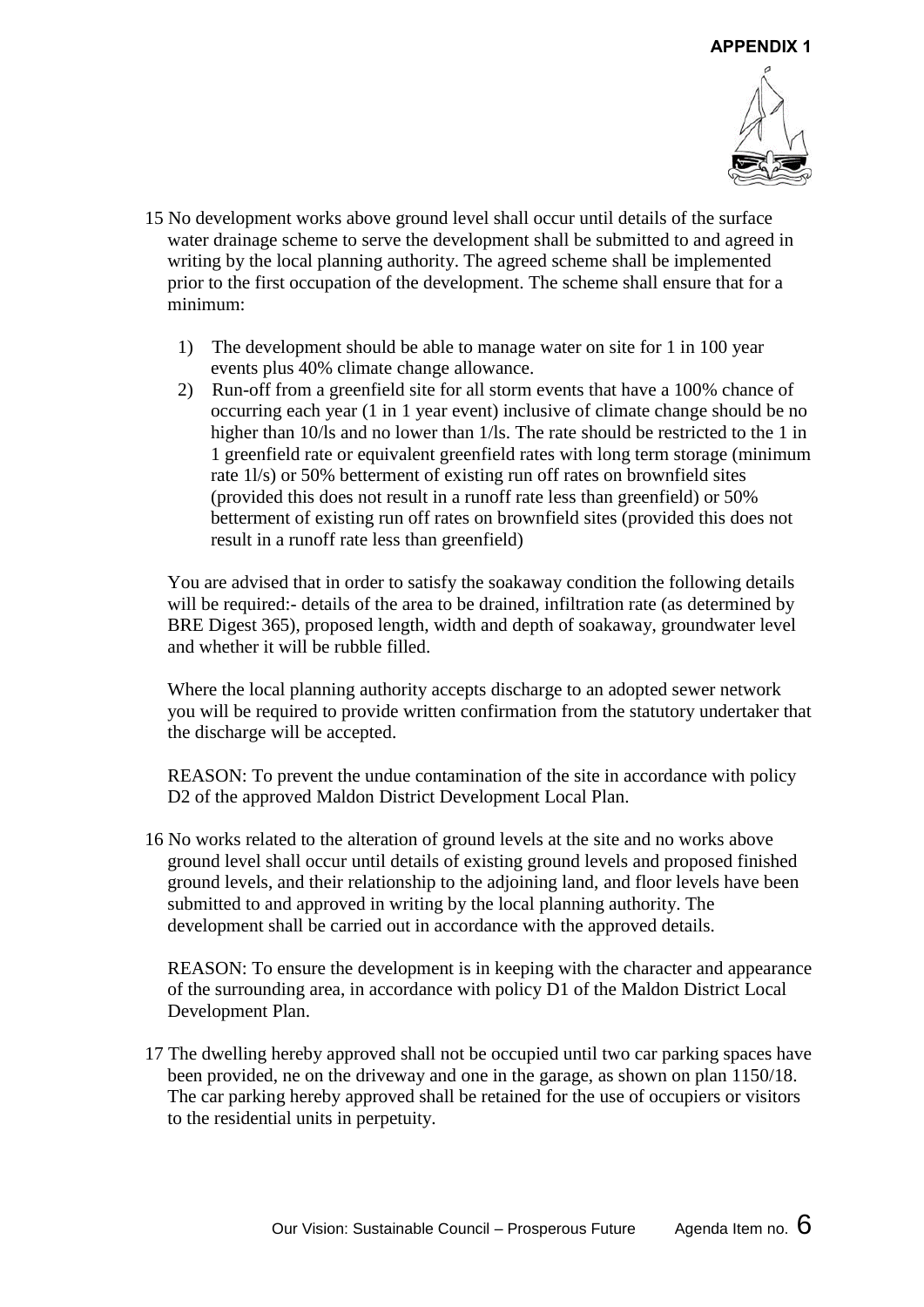

REASON: To ensure appropriate parking at the site, in accordance with policies D1 and T2 of the Maldon District Local Development Plan and the adopted Maldon District Vehicle Parking Standards.

18 The garage hereby approved shall not be used other than for the accommodation of private motor vehicles or for any other purpose incidental to the enjoyment of the dwelling house as such and shall not at any time be converted or used as habitable space / living accommodation.

REASON: To ensure appropriate parking at the site, in accordance with policies D1 and T2 of the Maldon District Local Development Plan and the adopted Maldon District Vehicle Parking Standards.

19 The public's rights and ease of passage over footpath number 5 shall be maintained free and unobstructed at all times.

REASON: To ensure appropriate access to the public right of way in the interest of accessibility, in accordance with policy T2 of the Maldon District Local Development Plan

20 The trees and hedges identified for retention in the Arboricultural Impact Assessment & Method Statement, dated 28 June 2019, which is attached to and forms part of this permission shall be protected during the course of the development. The trees and hedges shall be protected by measures which accord with British Standard 5837:2012 (Trees in Relation to Construction). The protective fencing and ground protection shall be erected before the commencement of any clearing, demolition and building operations and shall be maintained until all equipment, machinery and surplus materials have been removed from the site. Within the fenced protection zone(s) no materials shall be stored, no rubbish dumped, no fires lit and no buildings erected inside the fence, nor shall any change in ground level be made within the fenced area unless otherwise first agreed in writing by the local planning authority. If within five years from the completion of the development a tree or hedge shown to be retained is removed, destroyed, dies, or becomes, in the opinion of the local planning authority, seriously damaged or defective, a replacement shall be planted within the site of such species and size, and shall be planted at such time, as specified in writing by the local planning authority.

REASON**:** To secure the retention of appropriate landscaping of the site in the interests of visual amenity and the character of the area and for their biodiversity value in accordance with Policies D1 and N2 of the Maldon District Local Development Plan and the Maldon District Design Guide.

21 Notwithstanding condition 20, prior to the commencement of the development, further details in relation to the construction techniques to ensure retention and protection of the Oak tree T1 shall be submitted to and approved in writing by the Local Planning Authority.